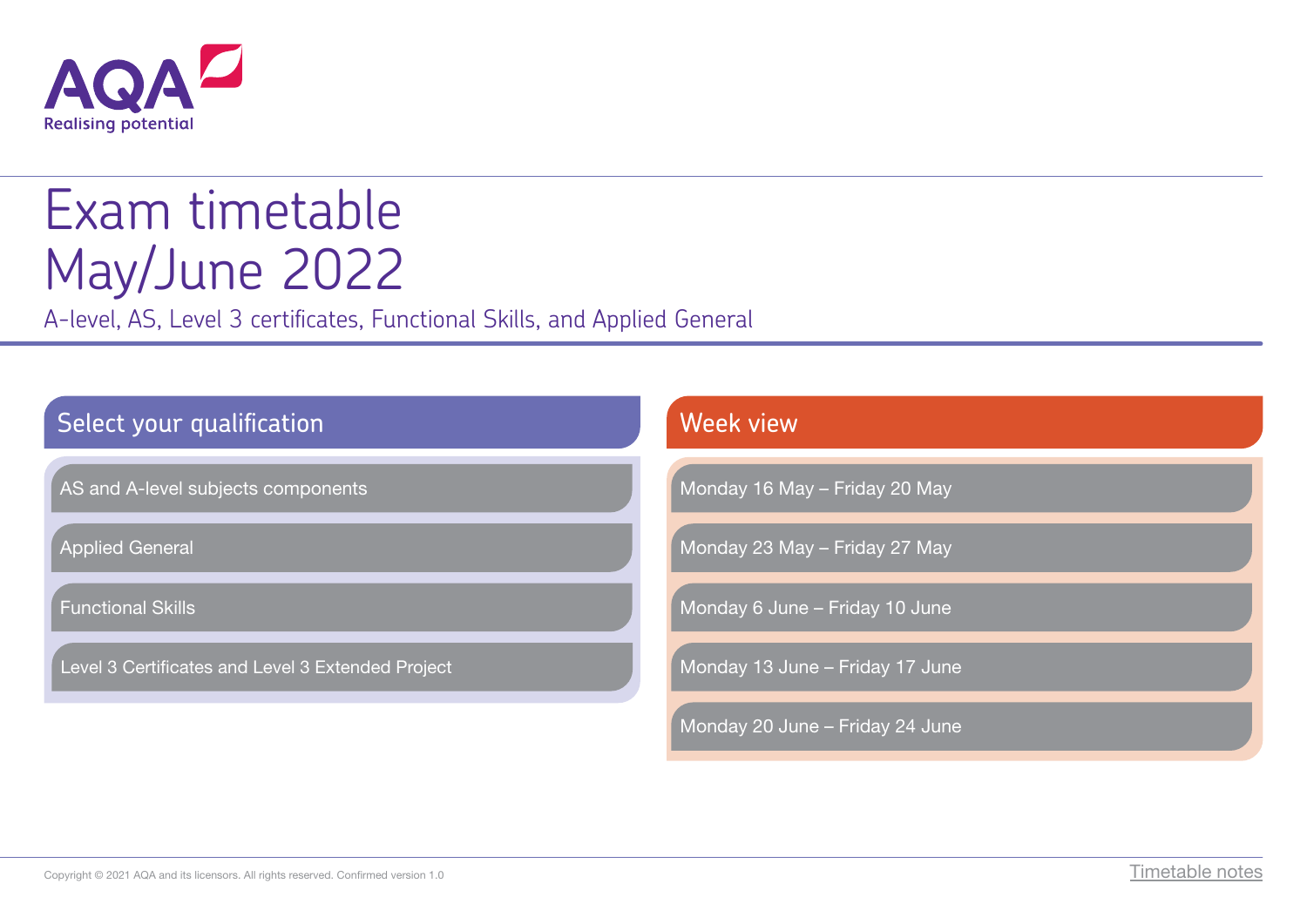#### Timetable notes

- 1. A-level and AS exams are timetabled in common exam slots agreed by all exam boards under the Joint Council for Qualifications (JCQ).
- 2. Each exam must be taken on the day, date and at the time shown on the timetable. The published starting time of all exams is either 9.00am or 1.30pm. Students taking more than one exam in a session should take these consecutively. At the discretion of the school/college a supervised break may be given between the exams taken consecutively.
- 3. Schools/colleges may start an exam up to 30 minutes before the published starting time without notifying AQA.
- 4. Schools/colleges may delay the starting time of an exam by up to 30 minutes later than the published starting time without notifying AQA.
- 5. For information on any other timetable variations, please refer to the *[JCQ Instructions for conducting examinations](http://www.jcq.org.uk/exams-office/ice---instructions-for-conducting-examinations)* or contact [Customer services.](mailto:eos%40aqa.org.uk?subject=)
- 6. For examinations that last less than one hour, candidates must be supervised and question papers must be kept in the centre's secure storage facility until the published finishing time of the examination.
- 7. Some components require the issue of question papers, stimulus material or other information in advance of the normal timetable period. Schools/ colleges should check the specification for information on the material required by students.
- 8. Any reading time allowed for an exam is included in the time specified.
- 9. Schools/colleges must arrange practical and oral units according to the procedures given on the relevant [subject](http://www.aqa.org.uk/subjects) page of our website. Such units are shown only on the 'Subject and product list' pages of this document.

#### Subject/qualification notes

10. The latest dates by which schools/colleges should submit their marks/ assessments or levels to AQA and to the moderator are shown in the table below:

| <b>Submission</b><br>date | <b>Subjects</b>                                               |
|---------------------------|---------------------------------------------------------------|
|                           | 15 May 2022   All units and components unless specified below |
|                           | 31 May 2022   Art and Design                                  |
|                           | 10 June 2022   Applied General assignments                    |

- 11. Students retaking a qualification with a non-exam assessment (NEA) component may carry forward their NEA marks a previous series in accordance with the guidance available on the Ca[rry forward of marks](http://www.aqa.org.uk/exams-administration/coursework-and-controlled-assessment/carry-forward-of-marks) [pag](http://www.aqa.org.uk/exams-administration/coursework-and-controlled-assessment/carry-forward-of-marks)e of our website.
- 12. Please see examination window details in the table below:

| Window date Subject         |                                         |
|-----------------------------|-----------------------------------------|
| 11 April $-$<br>27 May 2022 | Modern Foreign Language speaking tests* |

\*Schools/colleges can only test during 5 weeks of this window

- 13. Composition briefs for A-level Music 7272/CE will be released on or after 15 September 2021 and are to be conducted between 15 September 2021 and 15 May 2022.
- 14. The externally set assignments for A-level Dance 7237/X will be available via Centre Services to schools/colleges as soon as the briefs are released. The practical exams will take place between 1 September 2021 and 30 May 2022 and will be examined by post.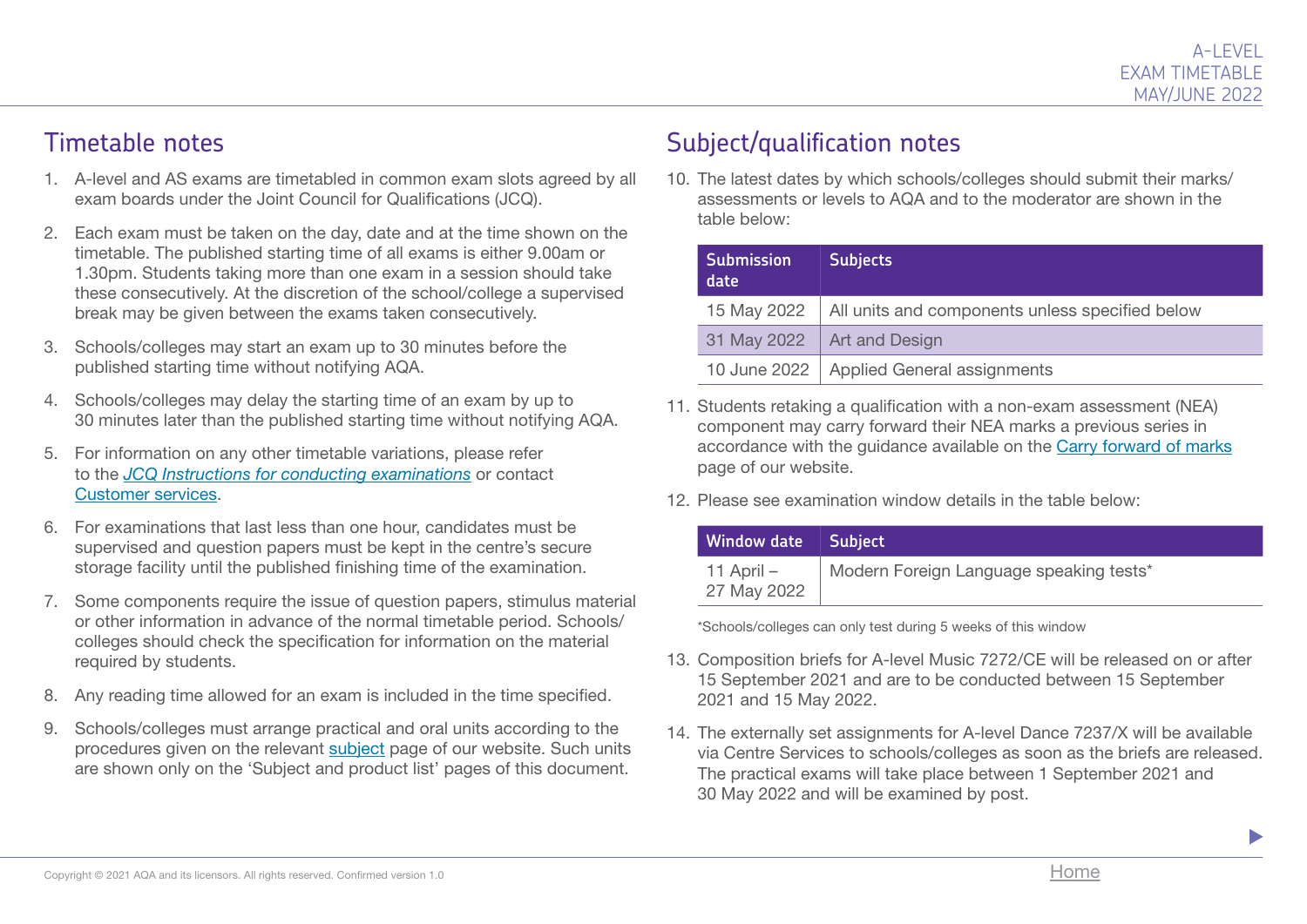- 15. The practical exams for A-level Drama 7262/X will take place between 1 September 2021 and 31 May 2022 and will be examined by post.
- 16. Preliminary material for Level 3 Mathematical Studies should be issued to students on 1 March 2022. Please note that preliminary material for Paper 2 is common for all paper 2 units.
- 17. The submission date for A-level Physical Education (7582/C) spreadsheets will be approximately 3 weeks prior to the school/college's moderation. Moderation will be conducted by posting samples of work and will take place between 1 March and 31 May 2022.
- 18. Students taking AS and A-level Further Mathematics, 7366 and 7367 require the booklet "*Formulae and statistical tables for A-level Mathematics and A-level Further Mathematics*". Students must use clean copies provided by AQA and not versions printed from the website. Students must not bring their own annotated copies into the exam room. Schools/colleges should check the specification for information on the material required by students in the exam. Stationery can be ordered by exams officers prior to the exam.
- 19. Students taking AS and A-level Mathematics, 7356 and 7357 require the booklet "*Formulae for A-level Mathematics*" but may prefer to use "F*ormulae and statistical tables for A-level Mathematics and A-level Further Mathematics*" if they are also taking Further Mathematics. Students must use clean copies provided by AQA and not versions printed from the website. Students must not bring their own annotated copies into the exam room. Schools/colleges should check the specification for information on the material required by students in the exam. Stationery can be ordered by exams officers prior to the exam

20. The awarding bodies have designated Wednesday 29 June 2022 as a 'contingency day' for examinations. This is consistent with the qualification regulators' document Exam system contingency plan: England, Wales and Northern Ireland – [gov.uk/government/publications/](http://gov.uk/government/publications/exam-system-contingency-plan-england-wales-and-northern-ireland) [exam-system-contingency-plan-england-wales-and-northern-ireland](http://gov.uk/government/publications/exam-system-contingency-plan-england-wales-and-northern-ireland)

The designation of a 'contingency day' within the common examination timetable is in the event of national or significant local disruption to examinations in the United Kingdom. It is part of the awarding bodies' standard contingency planning for examinations.

Centres must therefore remind candidates that they must remain available until Wednesday 29 June 2022 should an awarding body need to invoke its contingency plan.

21. Results will be dispatched to be received in schools/colleges as follows:

| <b>Results publication</b>         | Date                  |
|------------------------------------|-----------------------|
| Electronically to schools/colleges | 17 August 2022        |
| Available to students              | <b>18 August 2022</b> |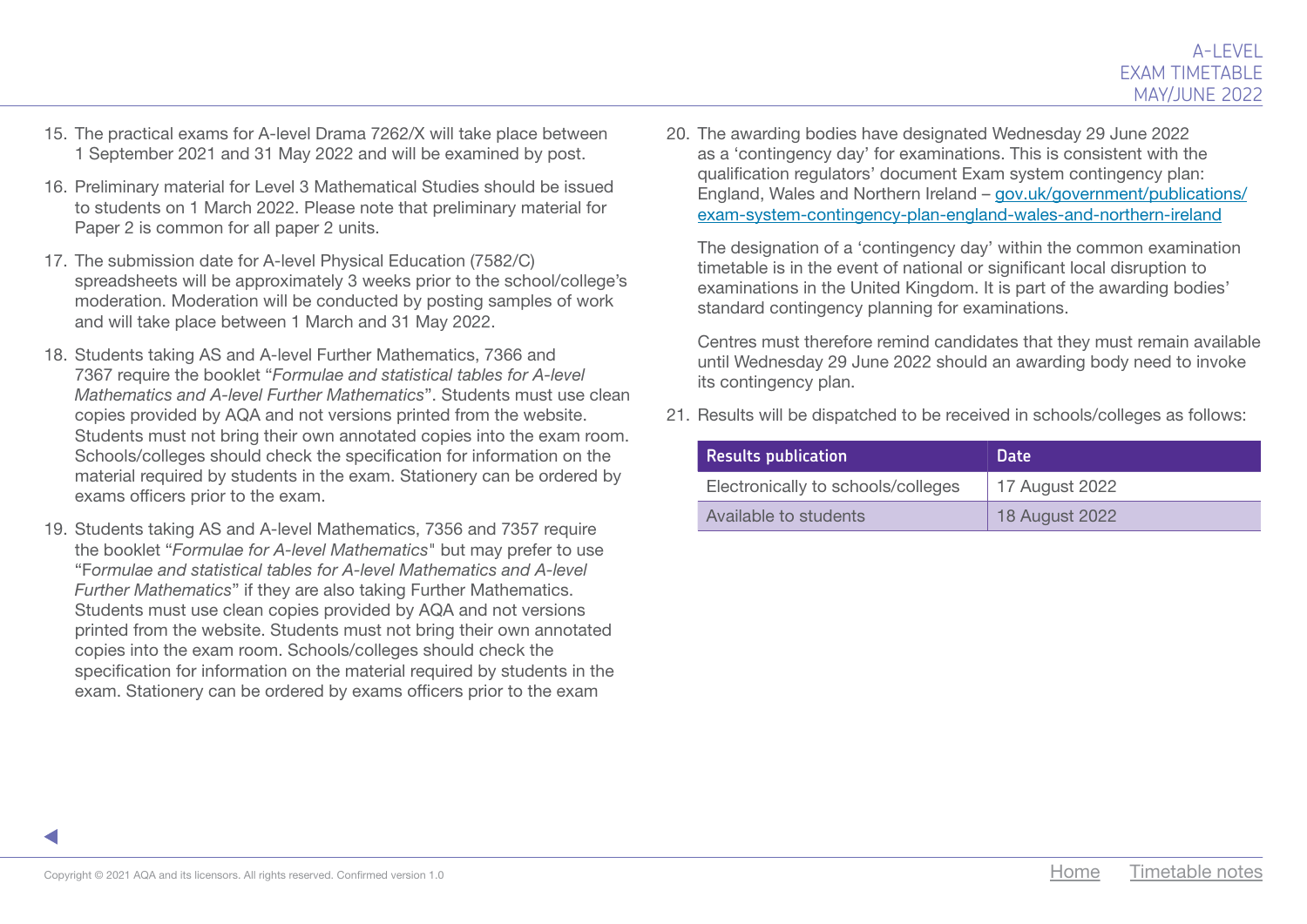A ← Search by subject alphabetically

|            | Code                           | <b>Type</b>                                                                         | <b>Notes</b> | <b>Duration</b> | <b>Date</b>                  | am/<br>pm |
|------------|--------------------------------|-------------------------------------------------------------------------------------|--------------|-----------------|------------------------------|-----------|
| $\sqrt{2}$ | <b>Accounting A-level 7127</b> |                                                                                     |              |                 |                              |           |
|            | 7127/1<br>7127/2               | Paper 1 Financial Accounting<br>Paper 2 Accounting for analysis and decision-making |              | 3h<br>3h        | 06 June 2022<br>16 June 2022 | am<br>pm  |
|            |                                | Art and Design (Art, craft and design) A-level 7201                                 |              |                 |                              |           |
|            | 7201/C                         | Portfolio                                                                           | 10           | Submit by       | 31 May 2022                  |           |
|            |                                | Art and Design (Fine art) A-level 7202                                              |              |                 |                              |           |
|            | 7202/C                         | Portfolio                                                                           | 10           | Submit by       | 31 May 2022                  |           |
|            |                                | Art and Design (Graphic communication) A-level 7203                                 |              |                 |                              |           |
|            | 7203/C                         | Portfolio                                                                           | 10           | Submit by       | 31 May 2022                  |           |
|            |                                | Art and Design (Textile design) A-level 7204                                        |              |                 |                              |           |
|            | 7204/C                         | Portfolio                                                                           | $10$         | Submit by       | 31 May 2022                  |           |
|            |                                | Art and Design (Three-dimensional design) A-level 7205                              |              |                 |                              |           |
|            | 7205/C                         | Portfolio                                                                           | 10           | Submit by       | 31 May 2022                  |           |
|            |                                | Art and Design (Photography) A-level 7206                                           |              |                 |                              |           |
|            | 7206/C                         | Portfolio                                                                           | $10$         | Submit by       | 31 May 2022                  |           |
|            |                                |                                                                                     |              |                 |                              |           |
|            |                                |                                                                                     |              |                 |                              |           |
|            |                                |                                                                                     |              |                 |                              |           |
|            |                                |                                                                                     |              |                 |                              |           |
|            |                                |                                                                                     |              |                 |                              |           |
|            |                                |                                                                                     |              |                 |                              |           |
|            |                                |                                                                                     |              |                 |                              |           |
|            |                                |                                                                                     |              |                 |                              |           |
|            |                                |                                                                                     |              |                 |                              |           |
|            |                                | Copyright © 2021 AQA and its licensors. All rights reserved. Confirmed version 1.0  |              |                 | Timetable notes<br>Home      |           |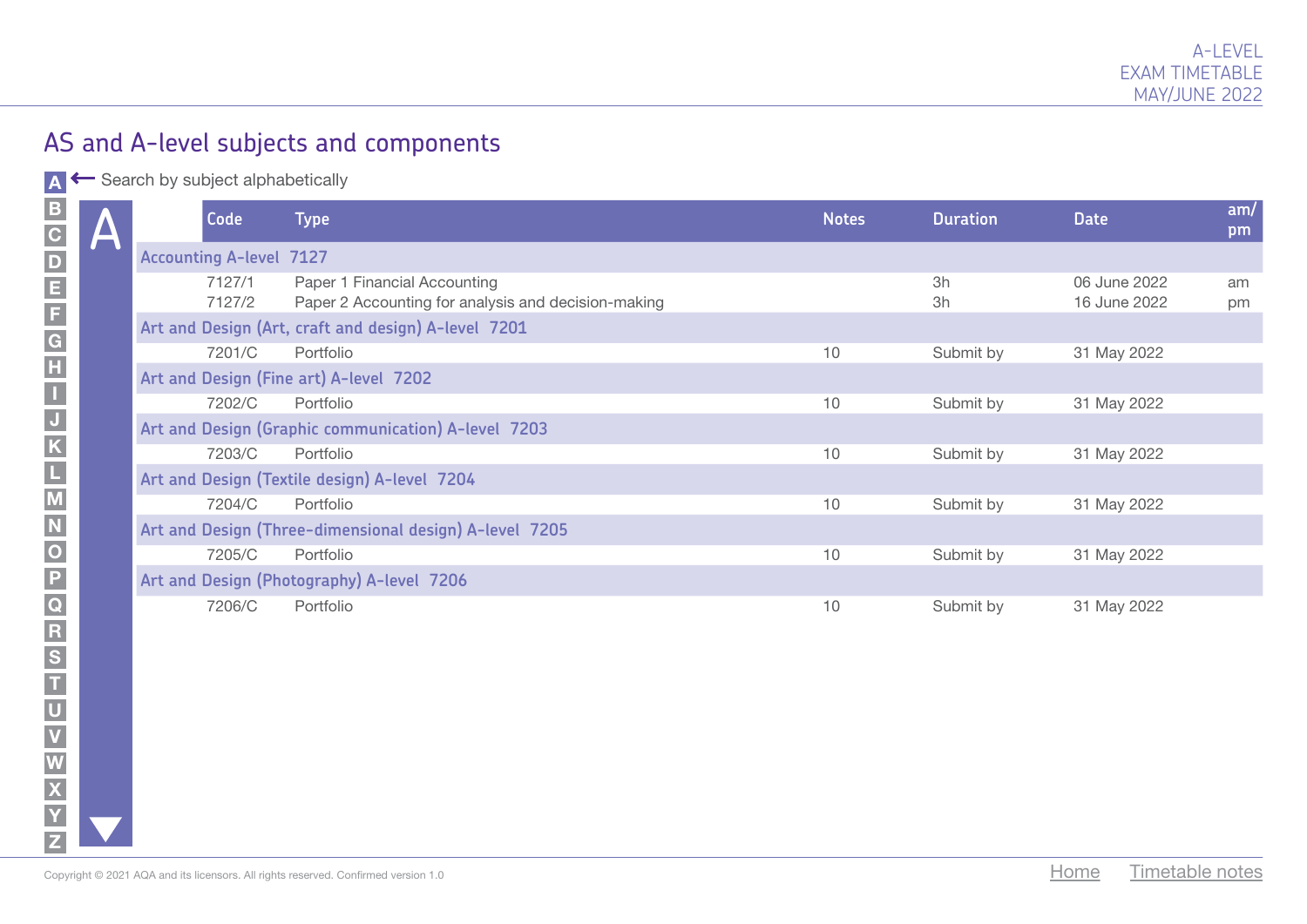A ← Search by subject alphabetically

|                                                                                                    | $\bm{\mathsf{B}}$ | Code                                 | <b>Type</b>                                                                                                    | <b>Notes</b> | <b>Duration</b>             | <b>Date</b>                                                 | am/<br>pm      |
|----------------------------------------------------------------------------------------------------|-------------------|--------------------------------------|----------------------------------------------------------------------------------------------------------------|--------------|-----------------------------|-------------------------------------------------------------|----------------|
|                                                                                                    |                   | <b>Bengali A-level 7637</b>          |                                                                                                                |              |                             |                                                             |                |
|                                                                                                    |                   | 7637/1<br>7637/2<br>7637/3           | Paper 1 Reading and writing<br>Paper 2 Writing<br>Paper 3 Listening, reading and writing                       |              | 2h 30m<br>2h<br>2h 30m      | 23 May 2022<br>09 June 2022<br>15 June 2022                 | am<br>am<br>am |
|                                                                                                    |                   | <b>Biblical Hebrew A-level 7677</b>  |                                                                                                                |              |                             |                                                             |                |
|                                                                                                    |                   | 7677/1<br>7677/2<br>7677/3           | Paper 1: Translation, comprehension and composition (language)<br>Paper 2: Prose literature<br>Paper 3: Poetry |              | 3h<br>2h<br>2h              | 23 May 2022<br>07 June 2022<br>15 June 2022                 | pm<br>am<br>pm |
|                                                                                                    |                   | Biology AS 7401                      |                                                                                                                |              |                             |                                                             |                |
|                                                                                                    |                   | 7401/1<br>7401/2                     | Paper 1<br>Paper 2                                                                                             |              | 1h 30m<br>1h 30m            | 20 May 2022<br>09 June 2022                                 | pm<br>pm       |
|                                                                                                    |                   | <b>Biology A-level 7402</b>          |                                                                                                                |              |                             |                                                             |                |
|                                                                                                    |                   | 7402/1<br>7402/2<br>7402/3<br>7402/C | Paper 1<br>Paper 2<br>Paper 3<br>Non-exam assessment: Practical Endorsement                                    | 9 & 10       | 2h<br>2h<br>2h<br>Submit by | 09 June 2022<br>17 June 2022<br>24 June 2022<br>15 May 2022 | pm<br>am<br>am |
|                                                                                                    |                   | <b>Business AS 7131</b>              |                                                                                                                |              |                             |                                                             |                |
|                                                                                                    |                   | 7131/1<br>7131/2                     | <b>Business 1</b><br><b>Business 2</b>                                                                         |              | 1h 30m<br>1h 30m            | 20 May 2022<br>07 June 2022                                 | am<br>am       |
|                                                                                                    |                   | <b>Business A-level 7132</b>         |                                                                                                                |              |                             |                                                             |                |
| <b>×   ≷   &lt;   ⊂   ¬  ∽   ∇   ∅   ∇   Ø   ∇   Ø   ∇   ⊄   −   エ   ℱ   Ͳ   Ͳ   Ͳ   Ͳ   ワ   Ϙ</b> |                   | 7132/1<br>7132/2<br>7132/3           | <b>Business 1</b><br><b>Business 2</b><br><b>Business 3</b>                                                    |              | 2h<br>2h<br>2h              | 25 May 2022<br>09 June 2022<br>16 June 2022                 | pm<br>am<br>pm |
|                                                                                                    |                   |                                      | Copyright © 2021 AQA and its licensors. All rights reserved. Confirmed version 1.0                             |              |                             | Home<br>Timetable notes                                     |                |

K J N O Q T W X V Y Z **U** E M P S D F G H I L R

B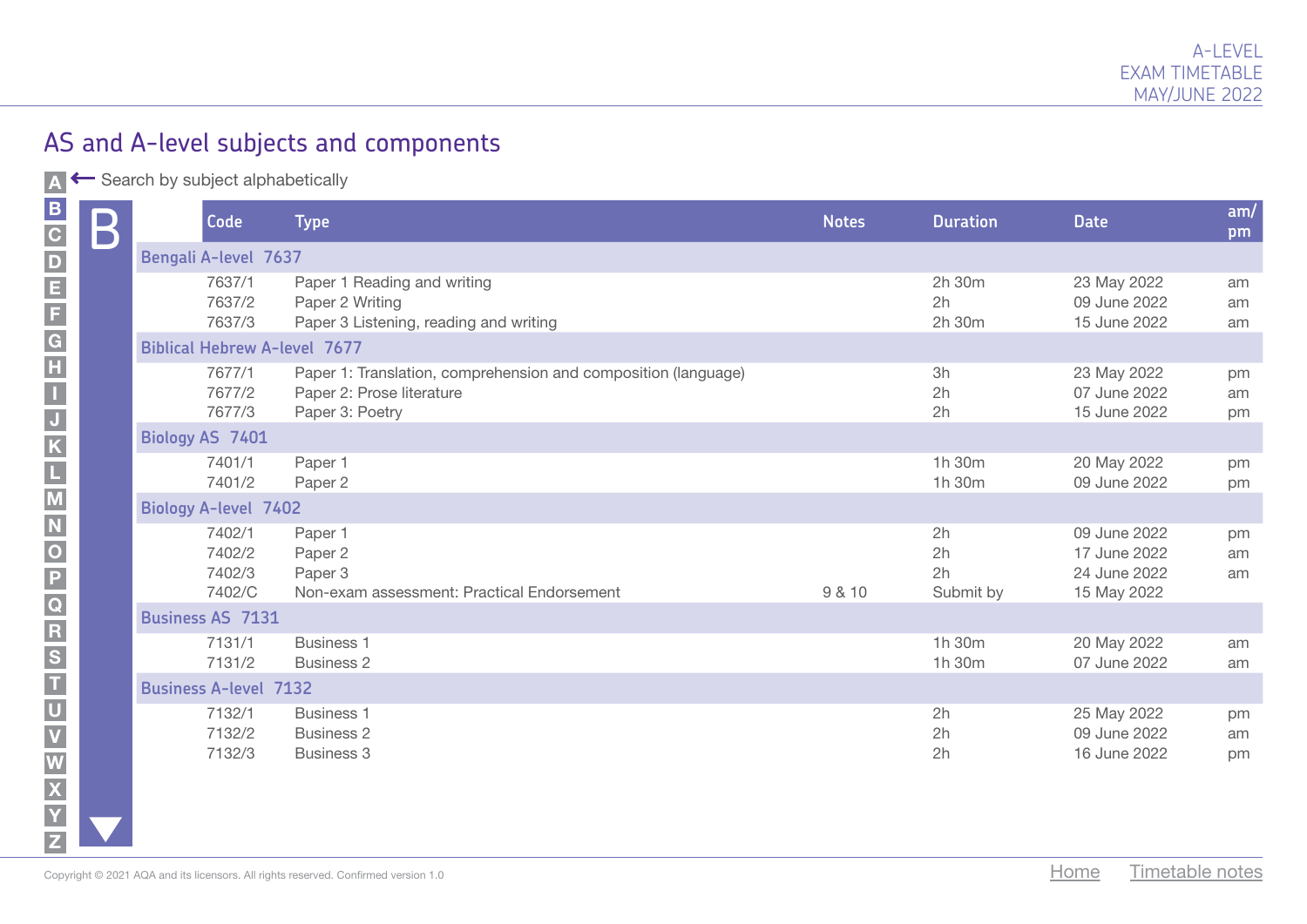A Search by subject alphabetically

|          |                               | <b>Code</b>                                         | <b>Type</b>                                                                                                                                              | <b>Notes</b>   | <b>Duration</b>                                | <b>Date</b>                                                                  | am/<br>pm                  |  |  |
|----------|-------------------------------|-----------------------------------------------------|----------------------------------------------------------------------------------------------------------------------------------------------------------|----------------|------------------------------------------------|------------------------------------------------------------------------------|----------------------------|--|--|
| of<br>of |                               | <b>Chemistry AS 7404</b>                            |                                                                                                                                                          |                |                                                |                                                                              |                            |  |  |
|          |                               | 7404/1<br>7404/2                                    | Inorganic and Physical Chemistry<br>Organic and Physical Chemistry                                                                                       |                | 1h 30m<br>1h 30m                               | 17 May 2022<br>27 May 2022                                                   | am<br>pm                   |  |  |
|          | <b>Chemistry A-level 7405</b> |                                                     |                                                                                                                                                          |                |                                                |                                                                              |                            |  |  |
|          |                               | 7405/1<br>7405/2<br>7405/3<br>7405/C                | Inorganic and Physical Chemistry<br>Organic and Physical Chemistry<br>Paper 3<br>Non-exam assessment: Practical Endorsement                              | 9 & 10         | 2h<br>2h<br>2h<br>Submit by                    | 13 June 2022<br>20 June 2022<br>23 June 2022<br>15 May 2022                  | am<br>am<br>am             |  |  |
|          |                               | <b>Computer Science AS 7516</b>                     |                                                                                                                                                          |                |                                                |                                                                              |                            |  |  |
|          | Any 1                         | 7516/1A<br>7516/1B<br>7516/1C<br>7516/1D<br>7516/1E | Paper 1 (Option A - C#)<br>Paper 1 (Option B - Java)<br>Paper 1 (Option C - Pascal/Delphi)<br>Paper 1 (Option D - Python)<br>Paper 1 (Option E - VB.Net) | $\overline{7}$ | 1h 45m<br>1h 45m<br>1h 45m<br>1h 45m<br>1h 45m | 17 May 2022<br>17 May 2022<br>17 May 2022<br>17 May 2022<br>17 May 2022      | pm<br>pm<br>pm<br>pm<br>pm |  |  |
|          |                               | 7516/2                                              | Paper 2                                                                                                                                                  |                | 1h 30m                                         | 27 May 2022                                                                  | am                         |  |  |
|          |                               |                                                     | <b>Computer Science A-level 7517</b>                                                                                                                     |                |                                                |                                                                              |                            |  |  |
|          | Any 1                         | 7517/1A<br>7517/1B<br>7517/1C<br>7517/1D<br>7517/1E | Paper 1 (Option A - C#)<br>Paper 1 (Option B - Java)<br>Paper 1 (Option C - Pascal/Delphi)<br>Paper 1 (Option D - Python)<br>Paper 1 (Option E - VB.Net) | $\overline{7}$ | 2h 30m<br>2h 30m<br>2h 30m<br>2h 30m<br>2h 30m | 13 June 2022<br>13 June 2022<br>13 June 2022<br>13 June 2022<br>13 June 2022 | pm<br>pm<br>pm<br>pm<br>pm |  |  |
|          |                               | 7517/2<br>7517/C                                    | Paper 2<br>Non-exam assessment                                                                                                                           | 10             | 2h 30m<br>Submit by                            | 24 June 2022<br>15 May 2022                                                  | am                         |  |  |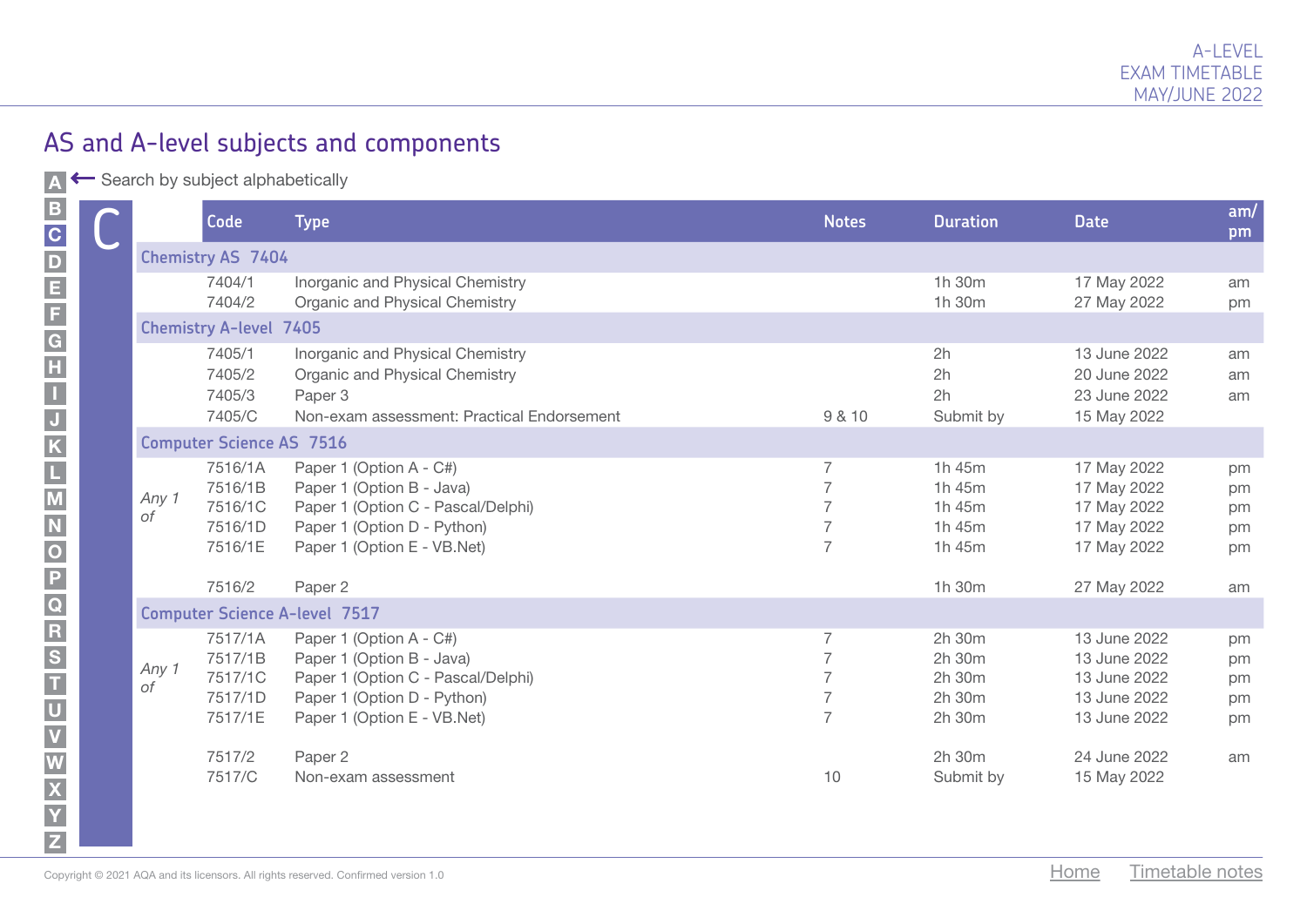A ← Search by subject alphabetically

|                                                                  | <b>Code</b>                                                                        | <b>Type</b>                                                                                       | <b>Notes</b> | <b>Duration</b>               | <b>Date</b>                                 | am/<br>pm |
|------------------------------------------------------------------|------------------------------------------------------------------------------------|---------------------------------------------------------------------------------------------------|--------------|-------------------------------|---------------------------------------------|-----------|
|                                                                  | Dance A-level 7237                                                                 |                                                                                                   |              |                               |                                             |           |
|                                                                  | 7237/W<br>7237/X                                                                   | Critical engagement<br>Non-exam assessment: Performance and choreography (externally<br>assessed) | 14           | 2h 30m                        | 24 May 2022                                 | am        |
|                                                                  |                                                                                    | Design and Technology: Fashion and Textiles A-level 7562                                          |              |                               |                                             |           |
| < ×  동  <  ㄷ  ㅂ  ∽  罓  ㅇ  ㅇ  ㅈ  ㄷ  ㅈ  ㄴ  ㅜ  ㅍ  ᡗ   ㄲ  ㄲ  ㅁ  ㅇ  ㄸ | 7562/1<br>7562/2<br>7562/CE                                                        | Paper 1<br>Paper 2<br>Non-exam assessment                                                         | 10           | 2h 30m<br>1h 30m<br>Submit by | 09 June 2022<br>20 June 2022<br>15 May 2022 | pm<br>am  |
|                                                                  |                                                                                    | Design and Technology: Product Design A-level 7552                                                |              |                               |                                             |           |
|                                                                  | 7552/1<br>7552/2<br>7552/CE                                                        | Paper 1<br>Paper 2<br>Non-exam assessment                                                         | 10           | 2h 30m<br>1h 30m<br>Submit by | 09 June 2022<br>20 June 2022<br>15 May 2022 | pm<br>am  |
|                                                                  | <b>Drama and Theatre A-level 7262</b>                                              |                                                                                                   |              |                               |                                             |           |
|                                                                  | 7262/C<br>7262/W                                                                   | Non-exam assessment: Creating original drama<br>Drama and Theatre                                 | 10           | Submit by<br>3h               | 15 May 2022<br>09 June 2022                 | pm        |
|                                                                  | 7262/X                                                                             | Non-exam assessment: Making theatre (externally assessed)                                         | 15           |                               |                                             |           |
|                                                                  |                                                                                    |                                                                                                   |              |                               |                                             |           |
|                                                                  |                                                                                    |                                                                                                   |              |                               |                                             |           |
|                                                                  |                                                                                    |                                                                                                   |              |                               |                                             |           |
|                                                                  |                                                                                    |                                                                                                   |              |                               |                                             |           |
|                                                                  | Copyright © 2021 AQA and its licensors. All rights reserved. Confirmed version 1.0 |                                                                                                   |              |                               | Timetable notes<br>Home                     |           |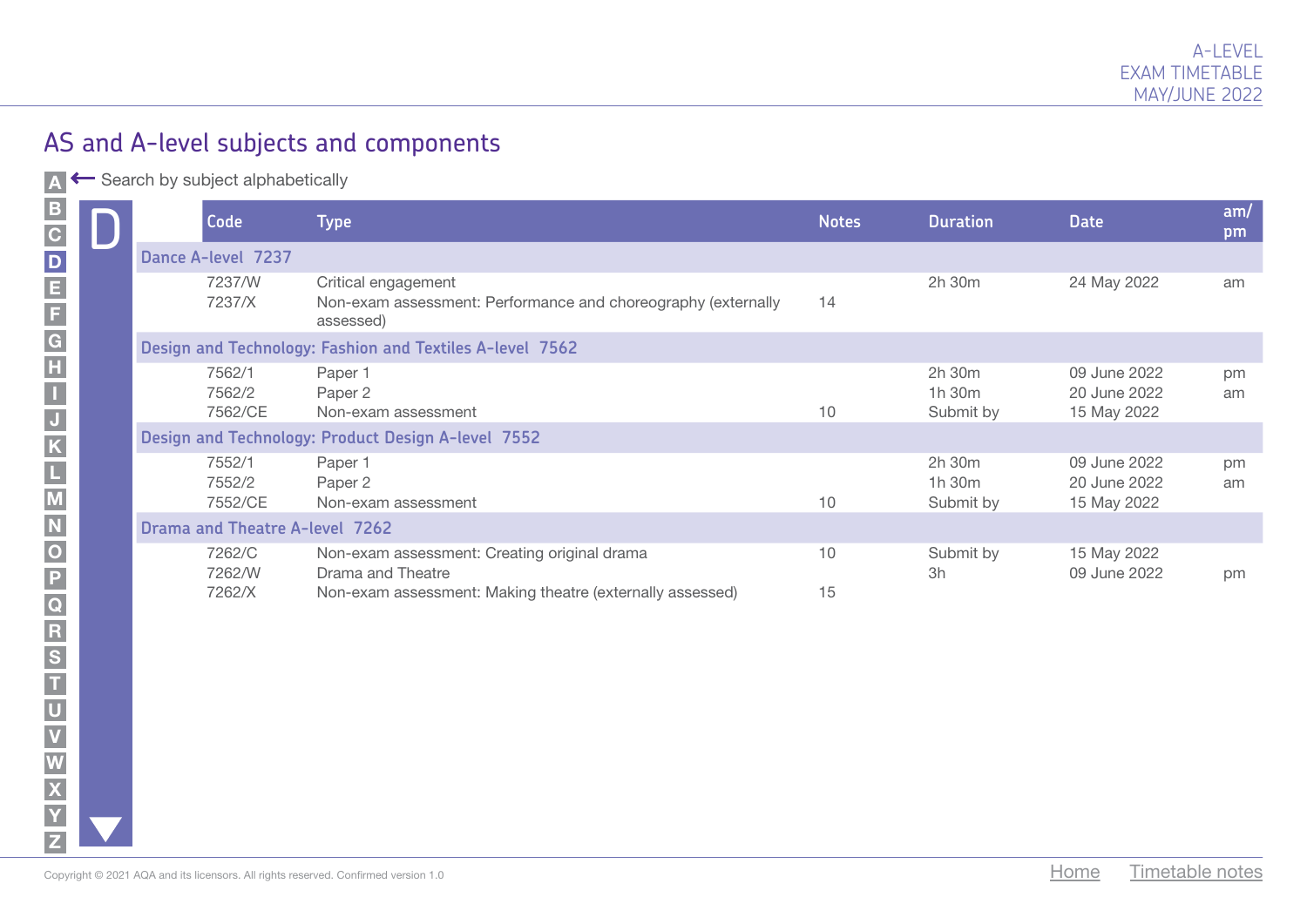A Search by subject alphabetically

| $\mathbf{B}$      | <b>Code</b>                          |  | Type                                                                                                             | <b>Notes</b> | <b>Duration</b>               | <b>Date</b>                                 | am/<br>pm      |  |  |
|-------------------|--------------------------------------|--|------------------------------------------------------------------------------------------------------------------|--------------|-------------------------------|---------------------------------------------|----------------|--|--|
|                   | <b>Economics AS 7135</b>             |  |                                                                                                                  |              |                               |                                             |                |  |  |
|                   | 7135/1<br>7135/2                     |  | The operation of markets and market failure<br>The national economy in a global context                          |              | 1h 30m<br>1h 30m              | 16 May 2022<br>26 May 2022                  | am<br>am       |  |  |
|                   | <b>Economics A-level 7136</b>        |  |                                                                                                                  |              |                               |                                             |                |  |  |
|                   | 7136/1<br>7136/2<br>7136/3           |  | Markets and market failure<br>National and international economy<br>Economic principles and issues               |              | 2h<br>2h<br>2h                | 23 May 2022<br>06 June 2022<br>13 June 2022 | pm<br>pm<br>pm |  |  |
|                   | English Language AS 7701             |  |                                                                                                                  |              |                               |                                             |                |  |  |
|                   | 7701/1<br>7701/2                     |  | Language and the individual<br>Language varieties                                                                |              | 1h 30m<br>1h 30m              | 16 May 2022<br>26 May 2022                  | am<br>pm       |  |  |
|                   | <b>English Language A-level 7702</b> |  |                                                                                                                  |              |                               |                                             |                |  |  |
|                   | 7702/1<br>7702/2<br>7702/C           |  | Language, the individual and society<br>Language diversity and change<br>Non-exam assessment: Language in action | 10           | 2h 30m<br>2h 30m<br>Submit by | 25 May 2022<br>06 June 2022<br>15 May 2022  | am<br>pm       |  |  |
|                   |                                      |  | <b>English Language and Literature A-level 7707</b>                                                              |              |                               |                                             |                |  |  |
| NODOR<br>TOR<br>T | 7707/1<br>7707/2<br>7707/C           |  | <b>Telling Stories</b><br>Exploring conflict<br>Non-exam assessment: Making connections                          | 10           | 3h<br>2h 30m<br>Submit by     | 07 June 2022<br>20 June 2022<br>15 May 2022 | am<br>pm       |  |  |
|                   |                                      |  |                                                                                                                  |              |                               |                                             |                |  |  |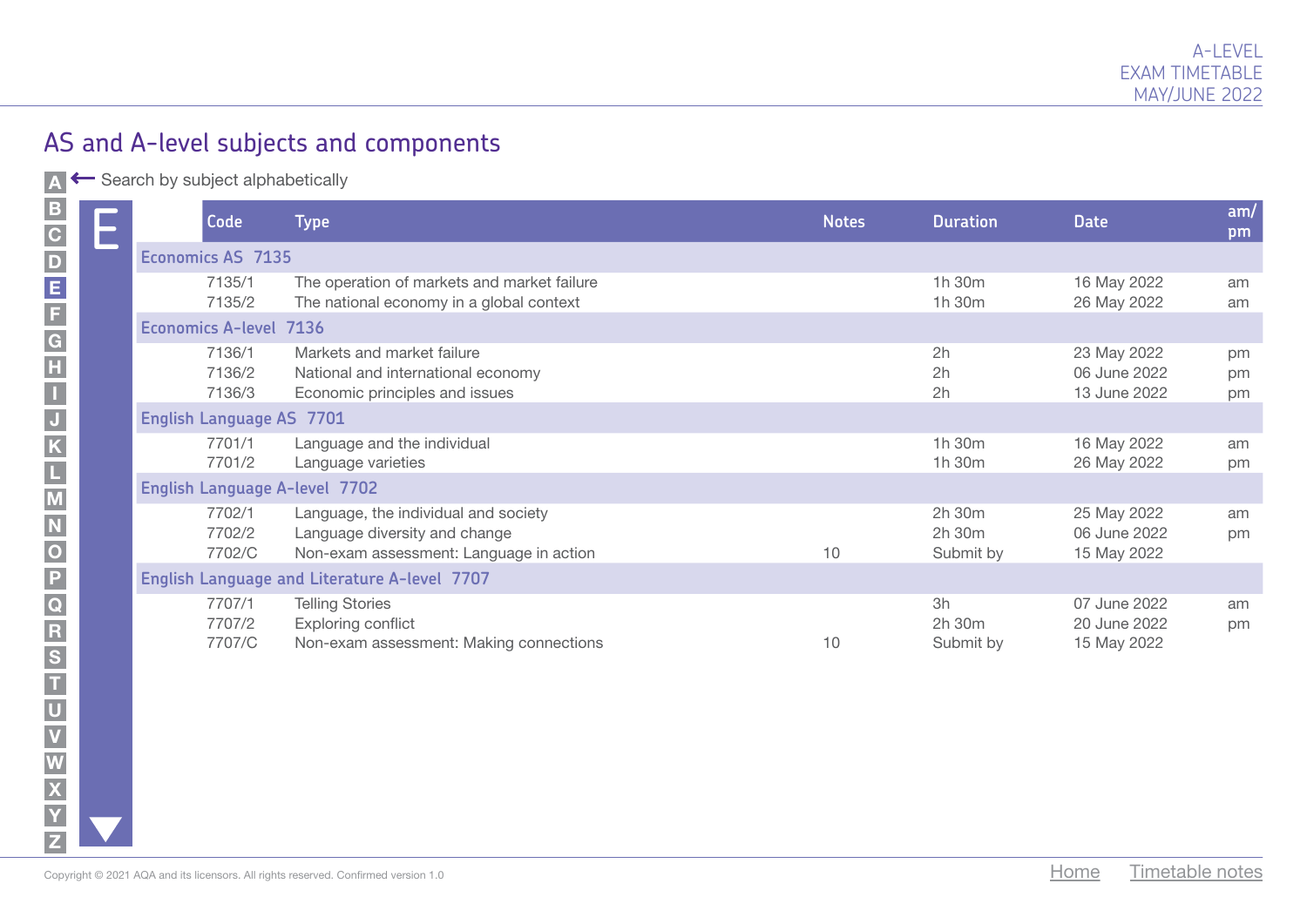A ← Search by subject alphabetically

F G H I

C

M

W X

Y Z

|                                                                                               | E | Code                                               | <b>Type</b>                                                                                                                                                                                                                                    | <b>Notes</b> | <b>Duration</b>                           | <b>Date</b>                                                                 | am/<br>pm            |
|-----------------------------------------------------------------------------------------------|---|----------------------------------------------------|------------------------------------------------------------------------------------------------------------------------------------------------------------------------------------------------------------------------------------------------|--------------|-------------------------------------------|-----------------------------------------------------------------------------|----------------------|
|                                                                                               |   | <b>English Literature A AS 7711</b>                |                                                                                                                                                                                                                                                |              |                                           |                                                                             |                      |
|                                                                                               |   | 7711/1<br>7711/2                                   | Love through the ages: Shakespeare and poetry<br>Love through the ages: prose                                                                                                                                                                  |              | 1h 30m<br>1h 30m                          | 19 May 2022<br>07 June 2022                                                 | am<br>am             |
|                                                                                               |   |                                                    | <b>English Literature A A-level 7712</b>                                                                                                                                                                                                       |              |                                           |                                                                             |                      |
|                                                                                               |   | 7712/1<br>7712/2A<br>7712/2B<br>7712/C             | Love through the ages<br>Texts in shared contexts: WW1 and its aftermath<br>Texts in shared contexts: Modern times: Literature from 1945 to the<br>present day<br>Non-exam assessment: Independent critical study: texts across time           | 10           | 3h<br>2h 30m<br>2h 30m<br>Submit by       | 07 June 2022<br>20 June 2022<br>20 June 2022<br>15 May 2022                 | am<br>pm<br>pm       |
|                                                                                               |   |                                                    | <b>English Literature B AS 7716</b>                                                                                                                                                                                                            |              |                                           |                                                                             |                      |
|                                                                                               |   | 7716/1A<br>7716/1B<br>7716/2A<br>7716/2B           | Literary genres: Drama: Aspects of tragedy<br>Literary genres: Drama: Aspects of comedy<br>Literary genres: Prose and poetry: Aspects of tragedy<br>Literary genres: Prose and poetry: Aspects of comedy                                       |              | 1h 30m<br>1h 30m<br>1h 30m<br>1h 30m      | 19 May 2022<br>19 May 2022<br>07 June 2022<br>07 June 2022                  | am<br>am<br>am<br>am |
|                                                                                               |   |                                                    | <b>English Literature B A-level 7717</b>                                                                                                                                                                                                       |              |                                           |                                                                             |                      |
| <b>×   &lt;   &lt;   &lt;   ←   の   ㄲ   ㅇ   ㄹ   ፩   ㄷ   ㅈ   ←   ㅗ   ㅍ   Ω   ㄲ   ㄲ   ㅁ   ೧</b> |   | 7717/1A<br>7717/1B<br>7717/2A<br>7717/2B<br>7717/C | Literary genres: Aspects of tragedy<br>Literary genres: Aspects of comedy<br>Texts and genres: Elements of crime writing<br>Texts and genres: Elements of political and social protest writing<br>Non-exam assessment: Theory and independence | 10           | 2h 30m<br>2h 30m<br>3h<br>3h<br>Submit by | 07 June 2022<br>07 June 2022<br>20 June 2022<br>20 June 2022<br>15 May 2022 | am<br>am<br>pm<br>pm |
|                                                                                               |   |                                                    | <b>Environmental Science A-level 7447</b>                                                                                                                                                                                                      |              |                                           |                                                                             |                      |
|                                                                                               |   | 7447/1<br>7447/2                                   | Paper 1<br>Paper 2                                                                                                                                                                                                                             |              | 3h<br>3h                                  | 24 May 2022<br>10 June 2022                                                 | am<br>pm             |
|                                                                                               |   |                                                    | Copyright © 2021 AQA and its licensors. All rights reserved. Confirmed version 1.0                                                                                                                                                             |              |                                           | Timetable notes<br>Home                                                     |                      |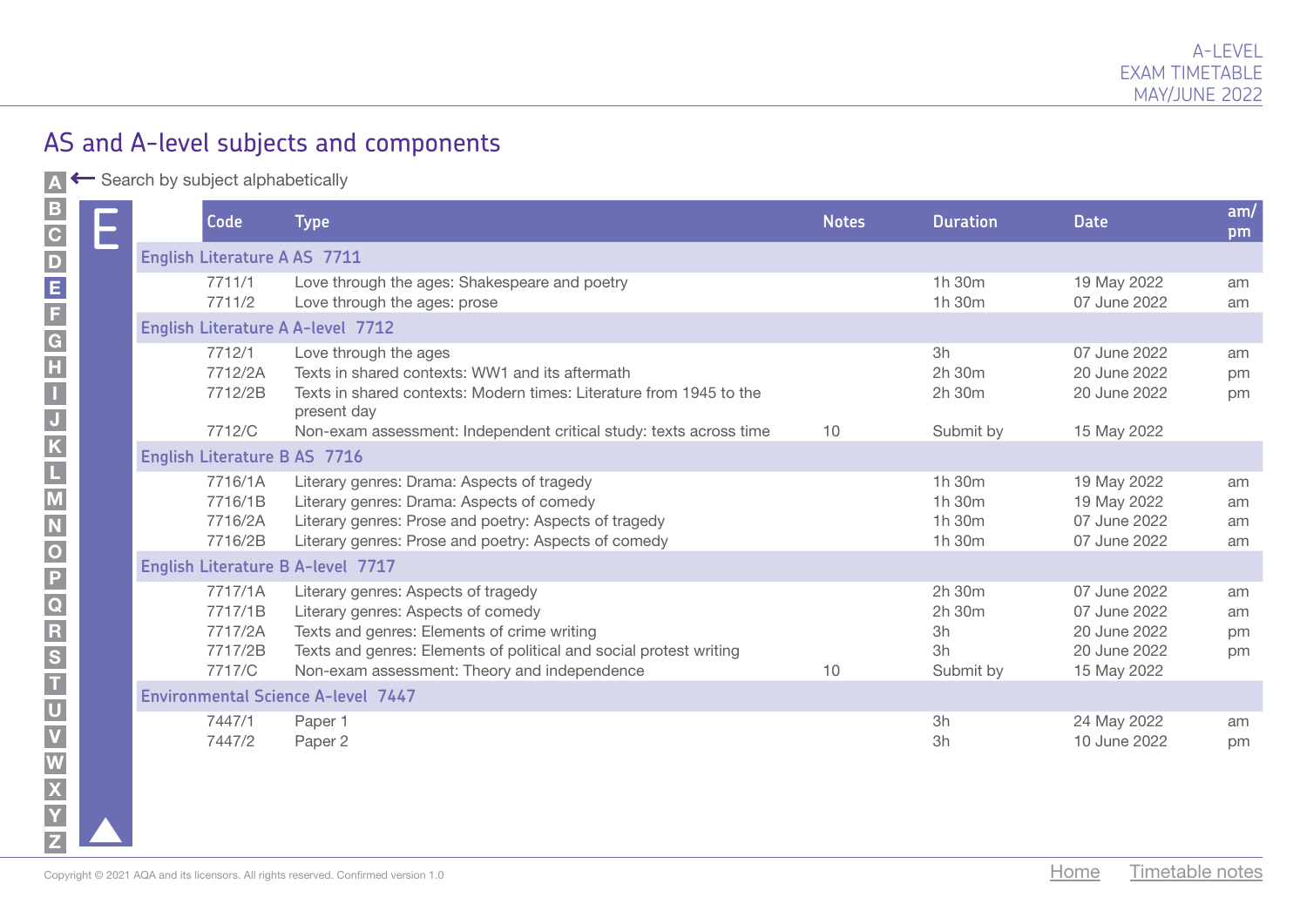A Gearch by subject alphabetically

|  | Code                                   | <b>Type</b>                                                                                                               | <b>Notes</b>           | <b>Duration</b>                            | <b>Date</b>                                                | am/<br>pm |
|--|----------------------------------------|---------------------------------------------------------------------------------------------------------------------------|------------------------|--------------------------------------------|------------------------------------------------------------|-----------|
|  | French AS 7651                         |                                                                                                                           |                        |                                            |                                                            |           |
|  | 7651/1<br>7651/2<br>7651/3T<br>7651/3V | Listening, reading and writing<br>Writing<br>Teacher conducted speaking test<br>Visiting examiner conducted speaking test | 7, 9 & 12<br>7, 9 & 12 | 1h 45m<br>1h 30m<br>Submit by<br>Submit by | 20 May 2022<br>08 June 2022<br>31 May 2022<br>31 May 2022  | am<br>am  |
|  | French A-level 7652                    |                                                                                                                           |                        |                                            |                                                            |           |
|  | 7652/1<br>7652/2<br>7652/3T<br>7652/3V | Listening, reading and writing<br>Writing<br>Teacher conducted speaking test<br>Visiting examiner conducted speaking test | 7, 9 & 12<br>7, 9 & 12 | 2h 30m<br>2h<br>Submit by<br>Submit by     | 13 June 2022<br>24 June 2022<br>31 May 2022<br>31 May 2022 | am<br>am  |
|  |                                        |                                                                                                                           |                        |                                            |                                                            |           |
|  |                                        |                                                                                                                           |                        |                                            |                                                            |           |
|  |                                        |                                                                                                                           |                        |                                            |                                                            |           |
|  |                                        |                                                                                                                           |                        |                                            |                                                            |           |
|  |                                        |                                                                                                                           |                        |                                            |                                                            |           |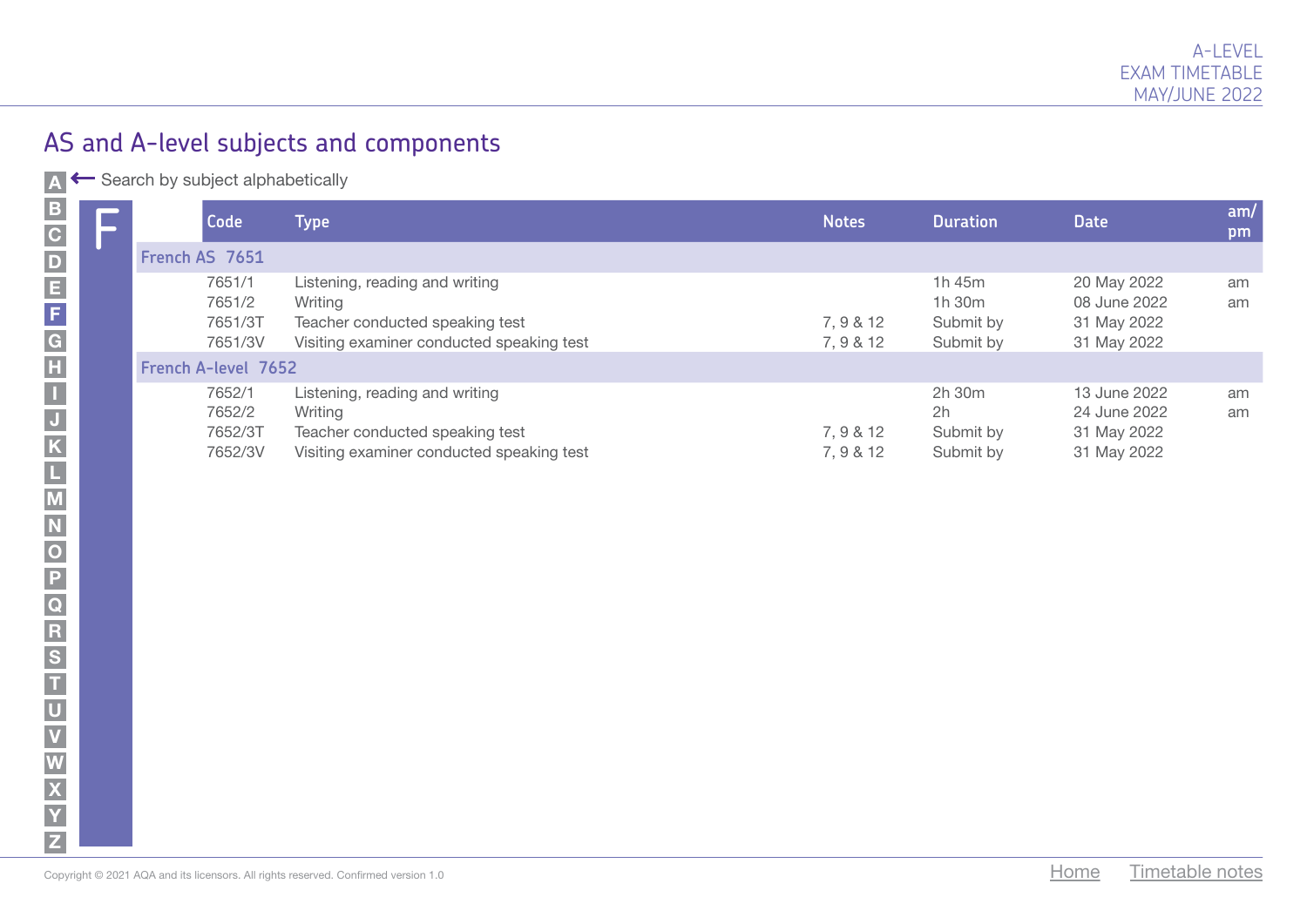A Search by subject alphabetically

| 5 | <b>Code</b>                            | <b>Type</b>                                                                                                               | <b>Notes</b>           | <b>Duration</b>                            | <b>Date</b>                                                | am/<br>pm |
|---|----------------------------------------|---------------------------------------------------------------------------------------------------------------------------|------------------------|--------------------------------------------|------------------------------------------------------------|-----------|
|   | <b>Geography AS 7036</b>               |                                                                                                                           |                        |                                            |                                                            |           |
|   | 7036/1<br>7036/2                       | Physical geography and people and the environment<br>Human geography and the geography fieldwork investigation            |                        | 1h 30m<br>$1h$ 15 $m$                      | 17 May 2022<br>27 May 2022                                 | pm<br>am  |
|   | <b>Geography A-level 7037</b>          |                                                                                                                           |                        |                                            |                                                            |           |
|   | 7037/1<br>7037/2<br>7037/C             | Physical geography<br>Human geography<br>Non-exam assessment: Geographical fieldwork investigation                        | 10                     | 2h 30m<br>2h 30m<br>Submit by              | 27 May 2022<br>08 June 2022<br>15 May 2022                 | am<br>pm  |
|   | German AS 7661                         |                                                                                                                           |                        |                                            |                                                            |           |
|   | 7661/1<br>7661/2<br>7661/3T<br>7661/3V | Listening, reading and writing<br>Writing<br>Teacher conducted speaking test<br>Visiting examiner conducted speaking test | 7, 9 & 12<br>7, 9 & 12 | 1h 45m<br>1h 30m<br>Submit by<br>Submit by | 17 May 2022<br>27 May 2022<br>31 May 2022<br>31 May 2022   | am<br>pm  |
|   | German A-level 7662                    |                                                                                                                           |                        |                                            |                                                            |           |
|   | 7662/1<br>7662/2<br>7662/3T<br>7662/3V | Listening, reading and writing<br>Writing<br>Teacher conducted speaking test<br>Visiting examiner conducted speaking test | 7, 9 & 12<br>7, 9 & 12 | 2h 30m<br>2h<br>Submit by<br>Submit by     | 09 June 2022<br>21 June 2022<br>31 May 2022<br>31 May 2022 | pm<br>am  |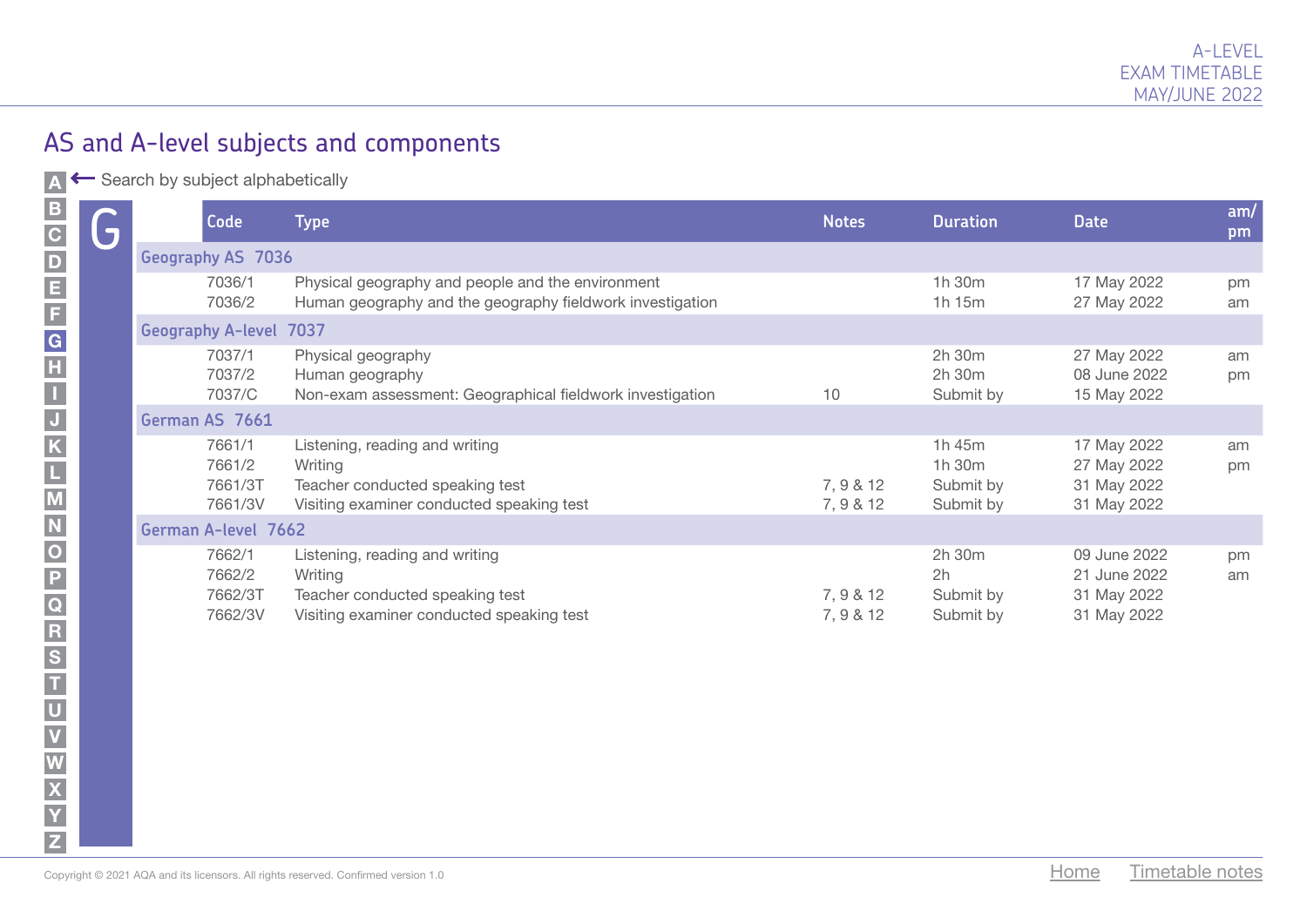A Search by subject alphabetically

| $\mathbf{B}$                    | $\mathcal{L}^{\mathcal{L}}$ | Code            | <b>Type</b>                                                | <b>Notes</b> | <b>Duration</b> | <b>Date</b>  | am/<br>pm |
|---------------------------------|-----------------------------|-----------------|------------------------------------------------------------|--------------|-----------------|--------------|-----------|
| < ⊂ ⊣ ∽ ק ס ק ק ק ק ק ק ק ה ס ס |                             | History AS 7041 |                                                            |              |                 |              |           |
|                                 |                             | 7041/1A         | The Age of the Crusades c1071 - 1149                       |              | 1h 30m          | 18 May 2022  | pm        |
|                                 |                             | 7041/1C         | The Tudors: England, 1485 - 1547                           |              | 1h 30m          | 18 May 2022  | pm        |
|                                 |                             | 7041/1D         | Stuart Britain and the Crisis of Monarchy, 1603 - 1649     |              | 1h 30m          | 18 May 2022  | pm        |
|                                 |                             | 7041/1F         | Industrialisation and the people: Britain, c1783 - 1832    |              | 1h 30m          | 18 May 2022  | pm        |
|                                 |                             | 7041/1G         | Challenge and transformation: Britain, c1851 - 1914        |              | 1h 30m          | 18 May 2022  | pm        |
|                                 |                             | 7041/1H         | Tsarist and Communist Russia, 1855 - 1917                  |              | 1h 30m          | 18 May 2022  | pm        |
|                                 |                             | 7041/1J         | The British Empire, c1857 - 1914                           |              | 1h 30m          | 18 May 2022  | pm        |
|                                 |                             | 7041/1K         | The making of a Superpower: USA, 1865 - 1920               |              | 1h 30m          | 18 May 2022  | pm        |
|                                 |                             | 7041/1L         | The quest for political stability: Germany, 1871 - 1929    |              | 1h 30m          | 18 May 2022  | pm        |
|                                 |                             | 7041/2A         | Royal Authority and the Angevin Kings, 1154 - 1189         |              | 1h 30m          | 06 June 2022 | am        |
|                                 |                             | 7041/2B         | The Wars of the Roses, 1450 - 1471                         |              | 1h 30m          | 06 June 2022 | am        |
|                                 |                             | 7041/2D         | Religious conflict and the Church in England, c1529 - 1547 |              | 1h 30m          | 06 June 2022 | am        |
|                                 |                             | 7041/2E         | The English Revolution, 1625 - 1642                        |              | 1h 30m          | 06 June 2022 | am        |
|                                 |                             | 7041/2G         | The Birth of the USA, 1760 - 1776                          |              | 1h 30m          | 06 June 2022 | am        |
|                                 |                             | 7041/2J         | America: A Nation Divided, c1845 - 1861                    |              | 1h 30m          | 06 June 2022 | am        |
|                                 |                             | 7041/2L         | Italy and Fascism, c1900 - 1926                            |              | 1h 30m          | 06 June 2022 | am        |
|                                 |                             | 7041/2M         | Wars and Welfare: Britain in Transition, 1906 - 1929       |              | 1h 30m          | 06 June 2022 | am        |
|                                 |                             | 7041/2N         | Revolution and dictatorship: Russia, 1917 - 1929           |              | 1h 30m          | 06 June 2022 | am        |
|                                 |                             | 7041/20         | Democracy and Nazism: Germany, 1918 - 1933                 |              | 1h 30m          | 06 June 2022 | am        |
|                                 |                             | 7041/2P         | The Transformation of China, 1936 - 1962                   |              | 1h 30m          | 06 June 2022 | am        |
|                                 |                             | 7041/2Q         | The American Dream: reality and illusion, 1945 - 1963      |              | 1h 30m          | 06 June 2022 | am        |
|                                 |                             | 7041/2R         | The Cold War, c1945 - 1963                                 |              | 1h 30m          | 06 June 2022 | am        |
|                                 |                             | 7041/2S         | The Making of Modern Britain, 1951 - 1979                  |              | 1h 30m          | 06 June 2022 | am        |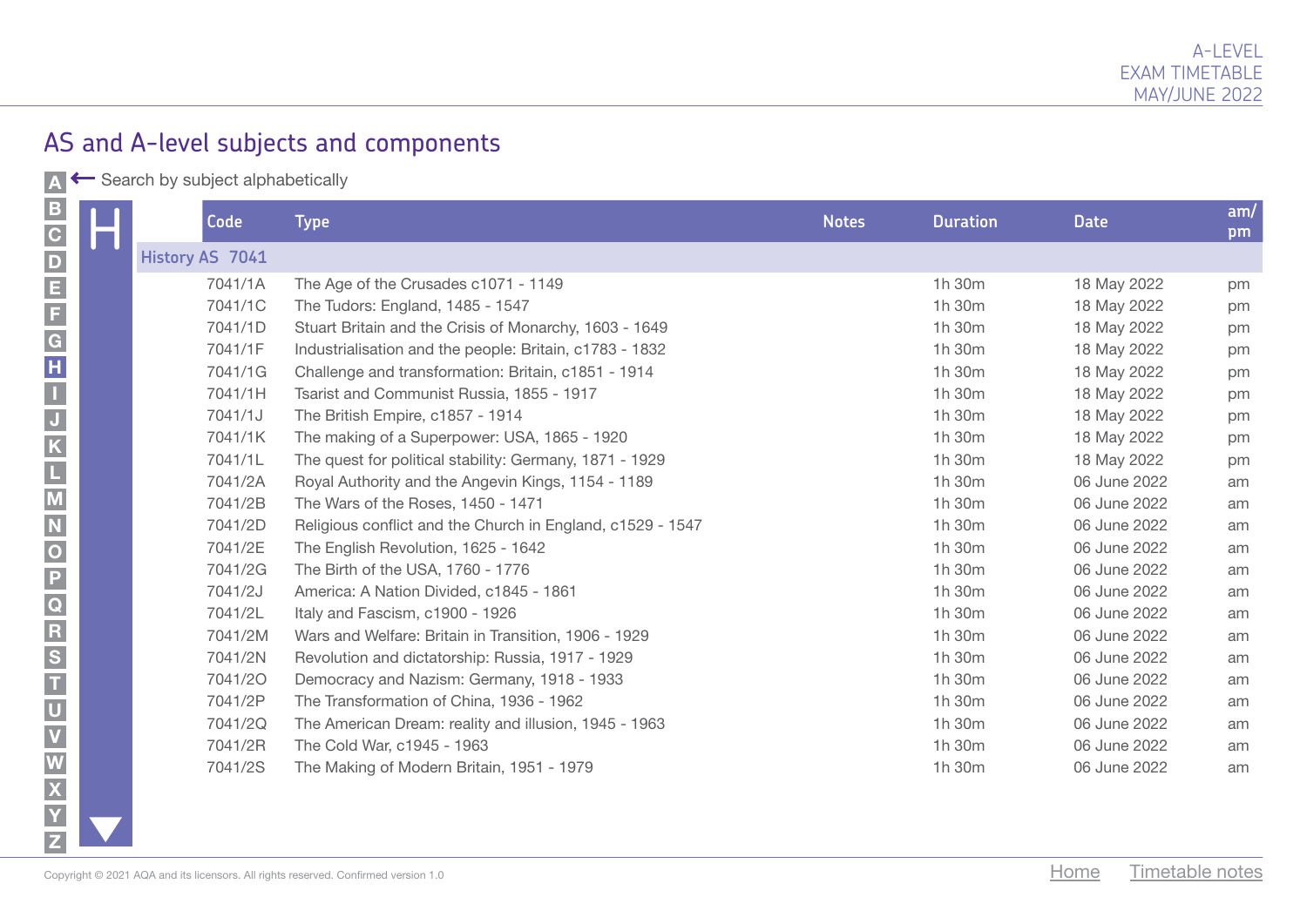A ← Search by subject alphabetically

K J

I

M

W X

Y Z

| <u>В С D Е F G H I - J К L M N O P Q R S T U V W </u> | <b>I</b> | Code                        | <b>Type</b>                                                                        |                                                                | <b>Notes</b> | <b>Duration</b><br><b>Date</b> |                 | am/<br>pm |
|-------------------------------------------------------|----------|-----------------------------|------------------------------------------------------------------------------------|----------------------------------------------------------------|--------------|--------------------------------|-----------------|-----------|
|                                                       |          | <b>History A-level 7042</b> |                                                                                    |                                                                |              |                                |                 |           |
|                                                       |          | 7042/1A                     |                                                                                    | The Age of the Crusades c1071 - 1204                           | 2h 30m       |                                | 26 May 2022     | am        |
|                                                       |          | 7042/1B                     |                                                                                    | Spain in the Age of Discovery, 1469 - 1598                     | 2h 30m       |                                | 26 May 2022     | am        |
|                                                       |          | 7042/1C                     |                                                                                    | The Tudors: England, 1485 - 1603                               | 2h 30m       |                                | 26 May 2022     | am        |
|                                                       |          | 7042/1D                     |                                                                                    | Stuart Britain and the Crisis of Monarchy, 1603 - 1702         | 2h 30m       |                                | 26 May 2022     | am        |
|                                                       |          | 7042/1E                     |                                                                                    | Russia in the Age of Absolutism and Enlightenment, 1682 - 1796 | 2h 30m       |                                | 26 May 2022     | am        |
|                                                       |          | 7042/1F                     |                                                                                    | Industrialisation and the people: Britain, c1783 - 1885        | 2h 30m       |                                | 26 May 2022     | am        |
|                                                       |          | 7042/1G                     |                                                                                    | Challenge and transformation: Britain, c1851 - 1964            | 2h 30m       |                                | 26 May 2022     | am        |
|                                                       |          | 7042/1H                     |                                                                                    | Tsarist and Communist Russia, 1855 - 1964                      | 2h 30m       |                                | 26 May 2022     | am        |
|                                                       |          | 7042/1J                     |                                                                                    | The British Empire, c1857 - 1967                               | 2h 30m       |                                | 26 May 2022     | am        |
|                                                       |          | 7042/1K                     |                                                                                    | The making of a Superpower: USA, 1865 - 1975                   | 2h 30m       |                                | 26 May 2022     | am        |
|                                                       |          | 7042/1L                     |                                                                                    | The quest for political stability: Germany, 1871 - 1991        | 2h 30m       |                                | 26 May 2022     | am        |
|                                                       |          | 7042/2A                     |                                                                                    | Royal Authority and the Angevin Kings, 1154 - 1216             | 2h 30m       |                                | 10 June 2022    | am        |
|                                                       |          | 7042/2B                     |                                                                                    | The Wars of the Roses, 1450 - 1499                             | 2h 30m       |                                | 10 June 2022    | am        |
|                                                       |          | 7042/2C                     |                                                                                    | The Reformation in Europe, c1500 - 1564                        | 2h 30m       |                                | 10 June 2022    | am        |
|                                                       |          | 7042/2D                     |                                                                                    | Religious conflict and the Church in England, c1529 - 1570     | 2h 30m       |                                | 10 June 2022    | am        |
|                                                       |          | 7042/2E                     |                                                                                    | The English Revolution, 1625 - 1660                            | 2h 30m       |                                | 10 June 2022    | am        |
|                                                       |          | 7042/2F                     |                                                                                    | The Sun King: Louis XIV, France and Europe, 1643 - 1715        |              | 2h 30m                         | 10 June 2022    | am        |
|                                                       |          | 7042/2G                     |                                                                                    | The Birth of the USA, 1760 - 1801                              | 2h 30m       |                                | 10 June 2022    | am        |
|                                                       |          | 7042/2H                     |                                                                                    | France in Revolution, 1774 - 1815                              | 2h 30m       |                                | 10 June 2022    | am        |
|                                                       |          | 7042/2J                     |                                                                                    | America: A Nation Divided, c1845 - 1877                        | 2h 30m       |                                | 10 June 2022    | am        |
|                                                       |          | 7042/2K                     |                                                                                    | International Relations and Global Conflict, c1890 - 1941      | 2h 30m       |                                | 10 June 2022    | am        |
|                                                       |          | 7042/2L                     |                                                                                    | Italy and Fascism, c1900 - 1945                                | 2h 30m       |                                | 10 June 2022    | am        |
|                                                       |          | 7042/2M                     |                                                                                    | Wars and Welfare: Britain in Transition, 1906 - 1957           | 2h 30m       |                                | 10 June 2022    | am        |
|                                                       |          | 7042/2N                     |                                                                                    | Revolution and Dictatorship: Russia, 1917 - 1953               | 2h 30m       |                                | 10 June 2022    | am        |
|                                                       |          | 7042/20                     |                                                                                    | Democracy and Nazism: Germany, 1918 - 1945                     | 2h 30m       |                                | 10 June 2022    | am        |
|                                                       |          | 7042/2P                     |                                                                                    | The Transformation of China, 1936 - 1997                       | 2h 30m       |                                | 10 June 2022    | am        |
|                                                       |          |                             | Copyright © 2021 AQA and its licensors. All rights reserved. Confirmed version 1.0 |                                                                |              | Home                           | Timetable notes |           |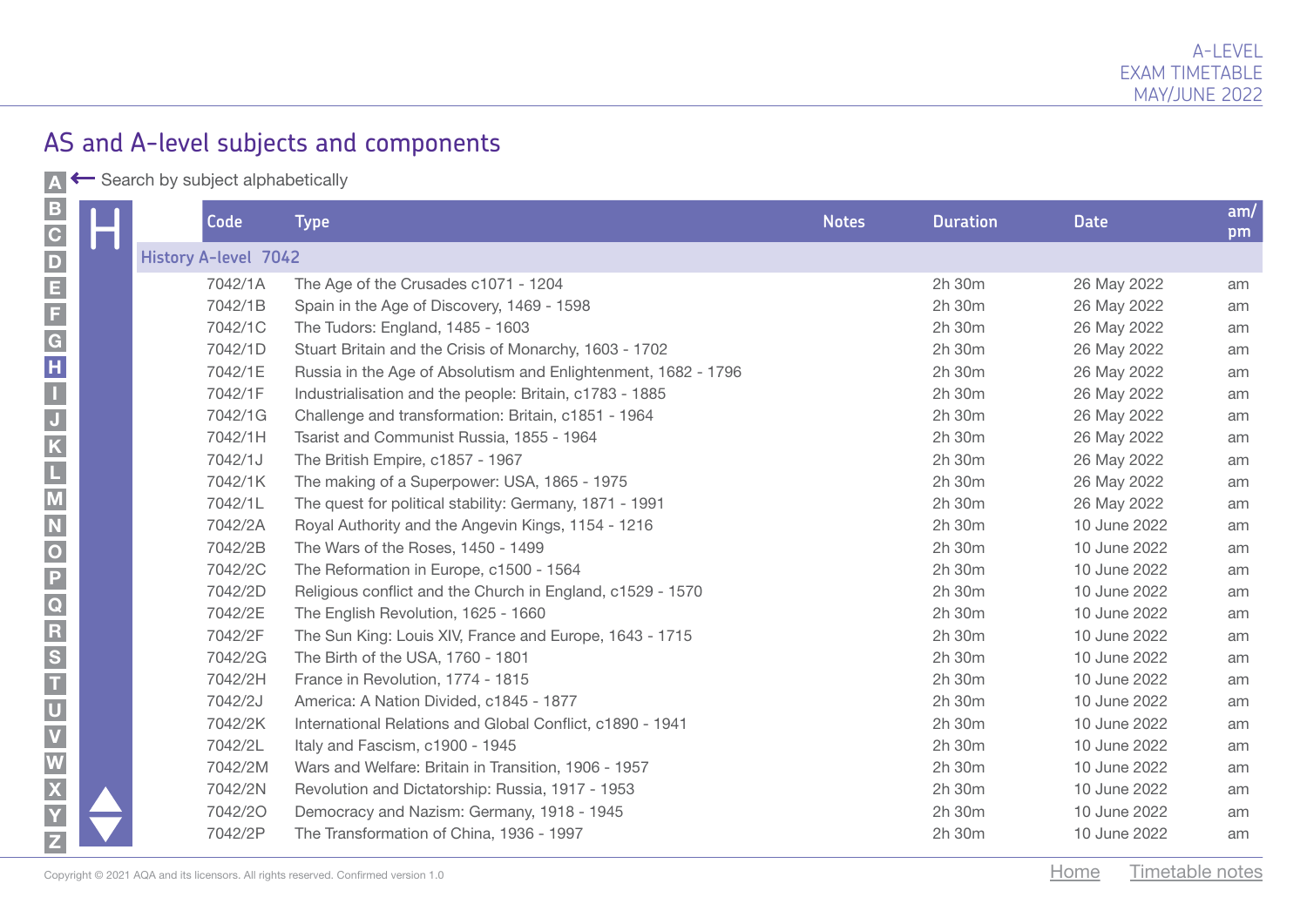A Gearch by subject alphabetically

| В С D E F G H I - J K L M N O P Q R S T U |  | Code    | <b>Type</b>                                                          | <b>Notes</b> | <b>Duration</b> | <b>Date</b>  | am/<br>pm |
|-------------------------------------------|--|---------|----------------------------------------------------------------------|--------------|-----------------|--------------|-----------|
|                                           |  | 7042/2Q | The American Dream: reality and illusion, 1945 - 1980                |              | 2h 30m          | 10 June 2022 | am        |
|                                           |  | 7042/2R | The Cold War, c1945 - 1991                                           |              | 2h 30m          | 10 June 2022 | am        |
|                                           |  | 7042/2S | The Making of Modern Britain, 1951 - 2007                            |              | 2h 30m          | 10 June 2022 | am        |
|                                           |  | 7042/2T | The crisis of Communism: The USSR and the Soviet Empire, 1953 - 2000 |              | 2h 30m          | 10 June 2022 | am        |
|                                           |  | 7042/C  | Non-exam assessment                                                  | 10           | Submit by       | 15 May 2022  |           |
|                                           |  |         |                                                                      |              |                 |              |           |
|                                           |  |         |                                                                      |              |                 |              |           |
|                                           |  |         |                                                                      |              |                 |              |           |
|                                           |  |         |                                                                      |              |                 |              |           |
|                                           |  |         |                                                                      |              |                 |              |           |
|                                           |  |         |                                                                      |              |                 |              |           |
|                                           |  |         |                                                                      |              |                 |              |           |
|                                           |  |         |                                                                      |              |                 |              |           |
|                                           |  |         |                                                                      |              |                 |              |           |
|                                           |  |         |                                                                      |              |                 |              |           |
|                                           |  |         |                                                                      |              |                 |              |           |
|                                           |  |         |                                                                      |              |                 |              |           |
|                                           |  |         |                                                                      |              |                 |              |           |
|                                           |  |         |                                                                      |              |                 |              |           |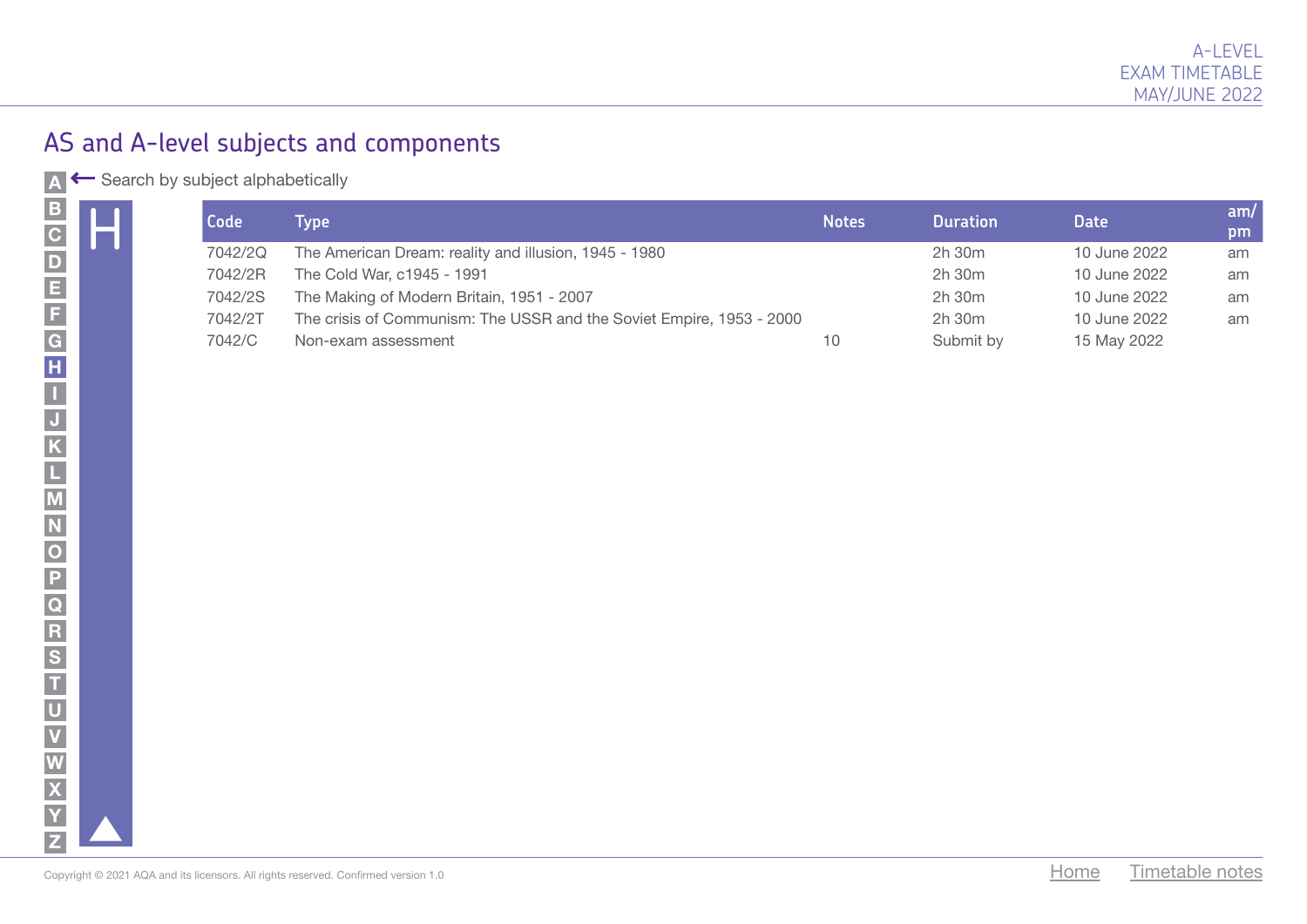A ← Search by subject alphabetically

|                                                                                                   |  |                                 | Code               | <b>Type</b>                                    | <b>Notes</b> | <b>Duration</b> | <b>Date</b>                  |                 | am/<br>pm |
|---------------------------------------------------------------------------------------------------|--|---------------------------------|--------------------|------------------------------------------------|--------------|-----------------|------------------------------|-----------------|-----------|
|                                                                                                   |  |                                 | Law A-level 7162   |                                                |              |                 |                              |                 |           |
|                                                                                                   |  |                                 | 7162/1<br>7162/2   | Paper 1<br>Paper 2                             |              | 2h<br>2h        | 06 June 2022<br>13 June 2022 |                 | am<br>pm  |
| N   X   X   X   X   C   H   Ø   7   Ø   7   Ø   7   Ø   7   A   H   H   A   H   A   M   M   M   W |  | Any 1<br>$\mathop{\mathsf{of}}$ | 7162/3A<br>7162/3B | Paper 3A - Contract<br>Paper 3B - Human Rights |              | 2h<br>2h        | 20 June 2022<br>20 June 2022 |                 | pm<br>pm  |
|                                                                                                   |  |                                 |                    |                                                |              |                 |                              |                 |           |
|                                                                                                   |  |                                 |                    |                                                |              |                 |                              |                 |           |
|                                                                                                   |  |                                 |                    |                                                |              |                 |                              |                 |           |
|                                                                                                   |  |                                 |                    |                                                |              |                 |                              |                 |           |
|                                                                                                   |  |                                 |                    |                                                |              |                 |                              |                 |           |
|                                                                                                   |  |                                 |                    |                                                |              |                 |                              |                 |           |
|                                                                                                   |  |                                 |                    |                                                |              |                 |                              |                 |           |
|                                                                                                   |  |                                 |                    |                                                |              |                 |                              |                 |           |
|                                                                                                   |  |                                 |                    |                                                |              |                 |                              |                 |           |
| Home<br>Copyright © 2021 AQA and its licensors. All rights reserved. Confirmed version 1.0        |  |                                 |                    |                                                |              |                 |                              | Timetable notes |           |

Z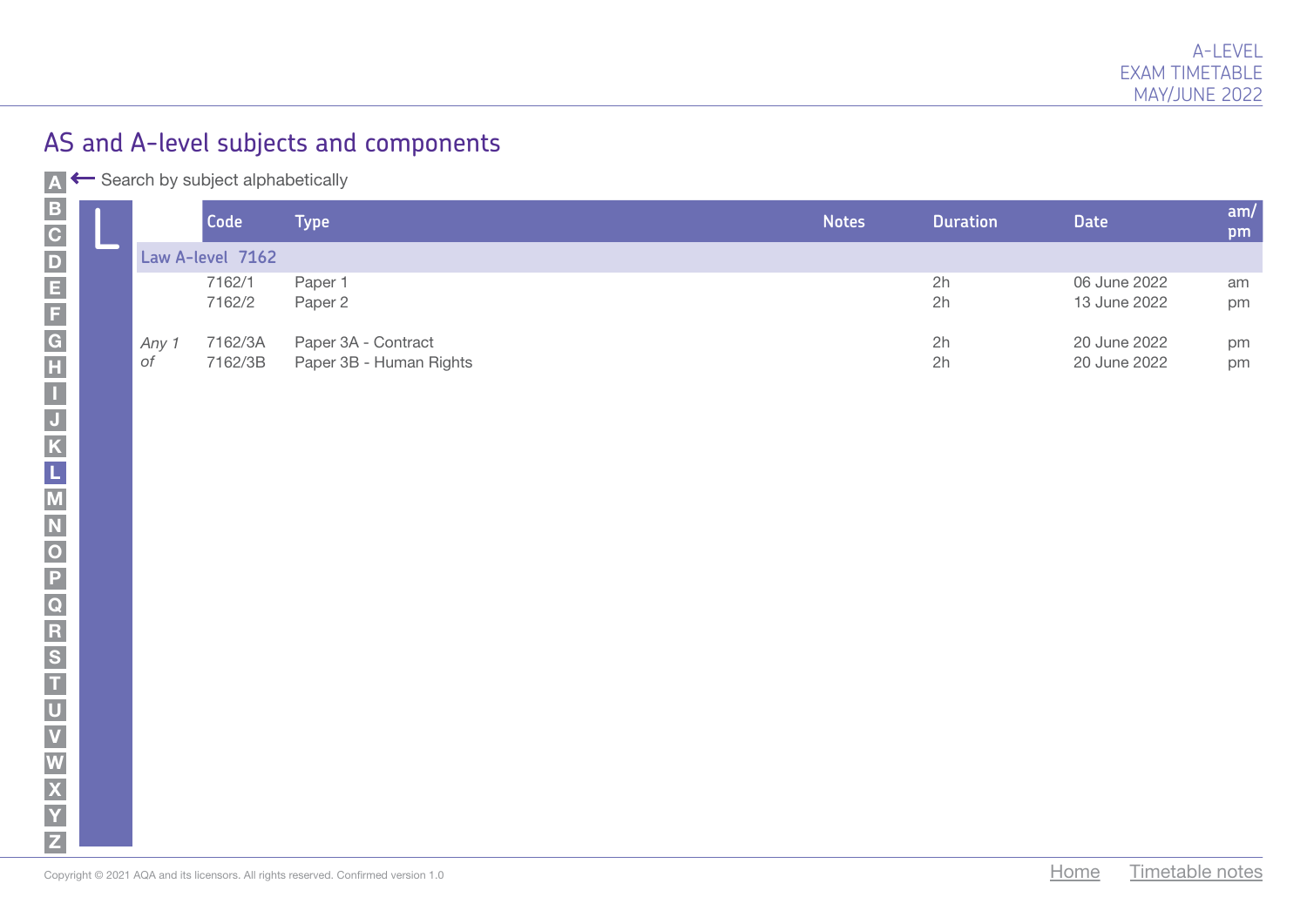A Search by subject alphabetically

|  |                                         | Code                               | <b>Type</b>                                                         | <b>Notes</b>   | <b>Duration</b>            | <b>Date</b>                                  | am/<br>pm      |  |  |
|--|-----------------------------------------|------------------------------------|---------------------------------------------------------------------|----------------|----------------------------|----------------------------------------------|----------------|--|--|
|  |                                         | <b>Mathematics AS 7356</b>         |                                                                     |                |                            |                                              |                |  |  |
|  |                                         | 7356/1<br>7356/2                   | Paper 1<br>Paper 2                                                  | 19<br>19       | 1h 30m<br>1h 30m           | 19 May 2022<br>08 June 2022                  | pm<br>pm       |  |  |
|  |                                         | <b>Mathematics A-level 7357</b>    |                                                                     |                |                            |                                              |                |  |  |
|  |                                         | 7357/1<br>7357/2<br>7357/3         | Paper 1<br>Paper 2<br>Paper 3                                       | 19<br>19<br>19 | 2h<br>2h<br>2h             | 07 June 2022<br>14 June 2022<br>21 June 2022 | pm<br>pm<br>pm |  |  |
|  |                                         | <b>Further Mathematics AS 7366</b> |                                                                     |                |                            |                                              |                |  |  |
|  |                                         | 7366/1                             | Paper 1                                                             | 18             | 1h 30m                     | 16 May 2022                                  | pm             |  |  |
|  | Any 2<br>оf                             | 7366/2D<br>7366/2M<br>7366/2S      | <b>Discrete</b><br><b>Mechanics</b><br><b>Statistics</b>            | 18<br>18<br>18 | 1h 30m<br>1h 30m<br>1h 30m | 26 May 2022<br>26 May 2022<br>26 May 2022    | pm<br>pm<br>pm |  |  |
|  | <b>Further Mathematics A-level 7367</b> |                                    |                                                                     |                |                            |                                              |                |  |  |
|  |                                         | 7367/1<br>7367/2                   | Paper 1<br>Paper 2                                                  | 18<br>18       | 2h<br>2h                   | 25 May 2022<br>08 June 2022                  | pm<br>pm       |  |  |
|  | Any 2<br>оf                             | 7367/3D<br>7367/3M<br>7367/3S      | Paper 3: Discrete<br>Paper 3: Mechanics<br>Paper 3: Statistics      | 18<br>18<br>18 | 2h<br>2h<br>2h             | 15 June 2022<br>15 June 2022<br>15 June 2022 | pm<br>pm<br>pm |  |  |
|  |                                         | Media Studies A-level 7572         |                                                                     |                |                            |                                              |                |  |  |
|  |                                         | 7572/1<br>7572/2<br>7572/C         | Paper 1<br>Paper 2<br>Non-exam assessment: Creating a media product | 10             | 2h<br>2h<br>Submit by      | 27 May 2022<br>08 June 2022<br>15 May 2022   | am<br>pm       |  |  |

X|N|N|O|P|Q|R|S|T|U|V|W|X|Y|Z

R<br>S<br>T<br>T

M<br>N

 $\overline{\overline{o}}$ 

 $\frac{\overline{P}}{\overline{Q}}$ 

ABCDEFGHIJKLMNOPQRS

 $\blacksquare$  $\overline{J}$  $\overline{\mathsf{K}}$  $\Box$ 

 $\begin{array}{c} \hline \textbf{G} \\ \textbf{H} \end{array}$ 

 $|B|$ 

C<br>
E<br>
F<br>
E<br>
F

U

V  $\overline{\mathbf{w}}$  $\overline{\mathbf{x}}$ Y  $\overline{z}$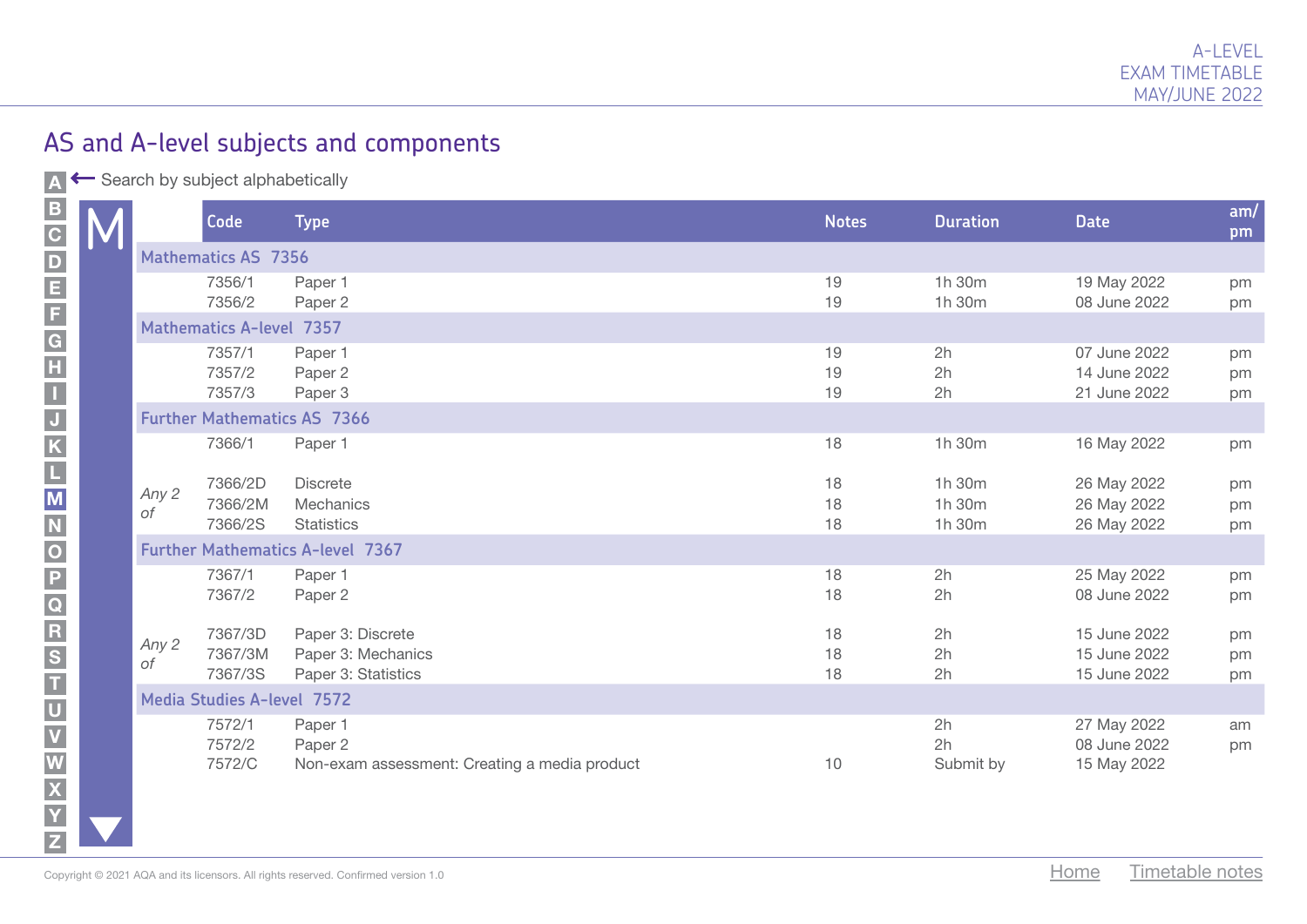A Search by subject alphabetically

|  | Code                        | Type                                                                                        | <b>Notes</b>  | <b>Duration</b>                       | <b>Date</b>                                 | $\mathsf{am}/\mathsf{I}$<br>pm |
|--|-----------------------------|---------------------------------------------------------------------------------------------|---------------|---------------------------------------|---------------------------------------------|--------------------------------|
|  | Modern Hebrew A-level 7672  |                                                                                             |               |                                       |                                             |                                |
|  | 7672/1<br>7672/2<br>7672/3  | Paper 1: Reading and writing<br>Paper 2: Writing<br>Paper 3: Listening, reading and writing |               | 2h 30m<br>2h<br>$2h$ 30 $m$           | 25 May 2022<br>09 June 2022<br>16 June 2022 | pm<br>am<br>am                 |
|  | <b>Music A-level 7272</b>   |                                                                                             |               |                                       |                                             |                                |
|  | 7272/CE<br>7272/P<br>7272/W | Non-exam assessment: Composition<br>Non-exam assessment: Performance<br>Appraising music    | 10 & 13<br>10 | Submit by<br>Submit by<br>$2h$ 30 $m$ | 15 May 2022<br>15 May 2022<br>14 June 2022  | am                             |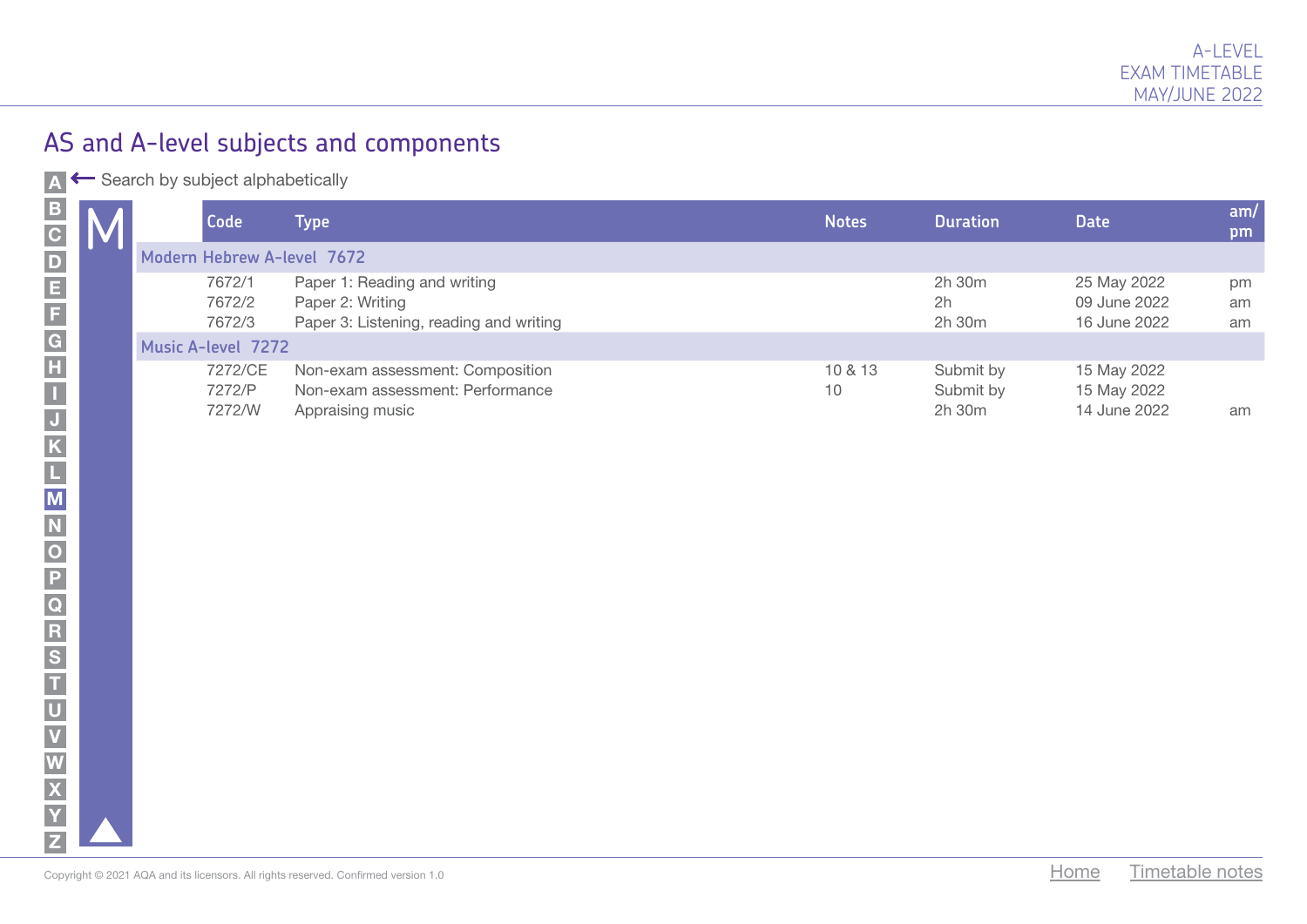A ← Search by subject alphabetically

| $\boldsymbol{\mathsf{P}}$ | Code                                 | <b>Type</b>                                                                                                                                                   | <b>Notes</b> | <b>Duration</b>             | <b>Date</b>                                                | am/<br>pm      |
|---------------------------|--------------------------------------|---------------------------------------------------------------------------------------------------------------------------------------------------------------|--------------|-----------------------------|------------------------------------------------------------|----------------|
|                           | Panjabi A-level 7682                 |                                                                                                                                                               |              |                             |                                                            |                |
|                           | 7682/1<br>7682/2<br>7682/3           | Paper 1: Reading and writing<br>Paper 2: Writing<br>Paper 3: Listening, reading and writing                                                                   |              | 2h 30m<br>2h<br>2h 30m      | 25 May 2022<br>06 June 2022<br>14 June 2022                | pm<br>am<br>am |
|                           | <b>Philosophy A-level 7172</b>       |                                                                                                                                                               |              |                             |                                                            |                |
|                           | 7172/1<br>7172/2                     | Paper 1: Epistemology and moral philosophy<br>Paper 2: The metaphysics of God and the metaphysics of mind                                                     |              | 3h<br>3h                    | 19 May 2022<br>09 June 2022                                | pm<br>am       |
|                           |                                      | <b>Physical Education A-level 7582</b>                                                                                                                        |              |                             |                                                            |                |
|                           | 7582/1<br>7582/2<br>7582/C           | Factors affecting participation in physical activity and sport<br>Factors affecting optimal performance in physical activity and sport<br>Non-exam assessment | 9, 10 & 17   | 2h<br>2h<br>Submit by       | 26 May 2022<br>10 June 2022                                | pm<br>am       |
|                           | Physics AS 7407                      |                                                                                                                                                               |              |                             |                                                            |                |
|                           | 7407/1<br>7407/2                     | Paper 1<br>Paper 2                                                                                                                                            |              | 1h 30m<br>1h 30m            | 18 May 2022<br>06 June 2022                                | am<br>am       |
|                           | <b>Physics A-level 7408</b>          |                                                                                                                                                               |              |                             |                                                            |                |
|                           | 7408/1<br>7408/2<br>7408/3<br>7408/C | Paper 1<br>Paper 2<br>Paper 3<br>Non-exam assessment                                                                                                          | 9 & 10       | 2h<br>2h<br>2h<br>Submit by | 26 May 2022<br>10 June 2022<br>16 June 2022<br>15 May 2022 | pm<br>pm<br>am |
|                           | Polish A-level 7687                  |                                                                                                                                                               |              |                             |                                                            |                |
|                           | 7687/1<br>7687/2<br>7687/3           | Paper 1: Reading and writing<br>Paper 2: Writing<br>Paper 3: Listening, reading and writing                                                                   |              | 2h 30m<br>2h<br>2h 30m      | 25 May 2022<br>08 June 2022<br>15 June 2022                | am<br>am<br>am |
|                           |                                      | Copyright © 2021 AQA and its licensors. All rights reserved. Confirmed version 1.0                                                                            |              |                             | Timetable notes<br>Home                                    |                |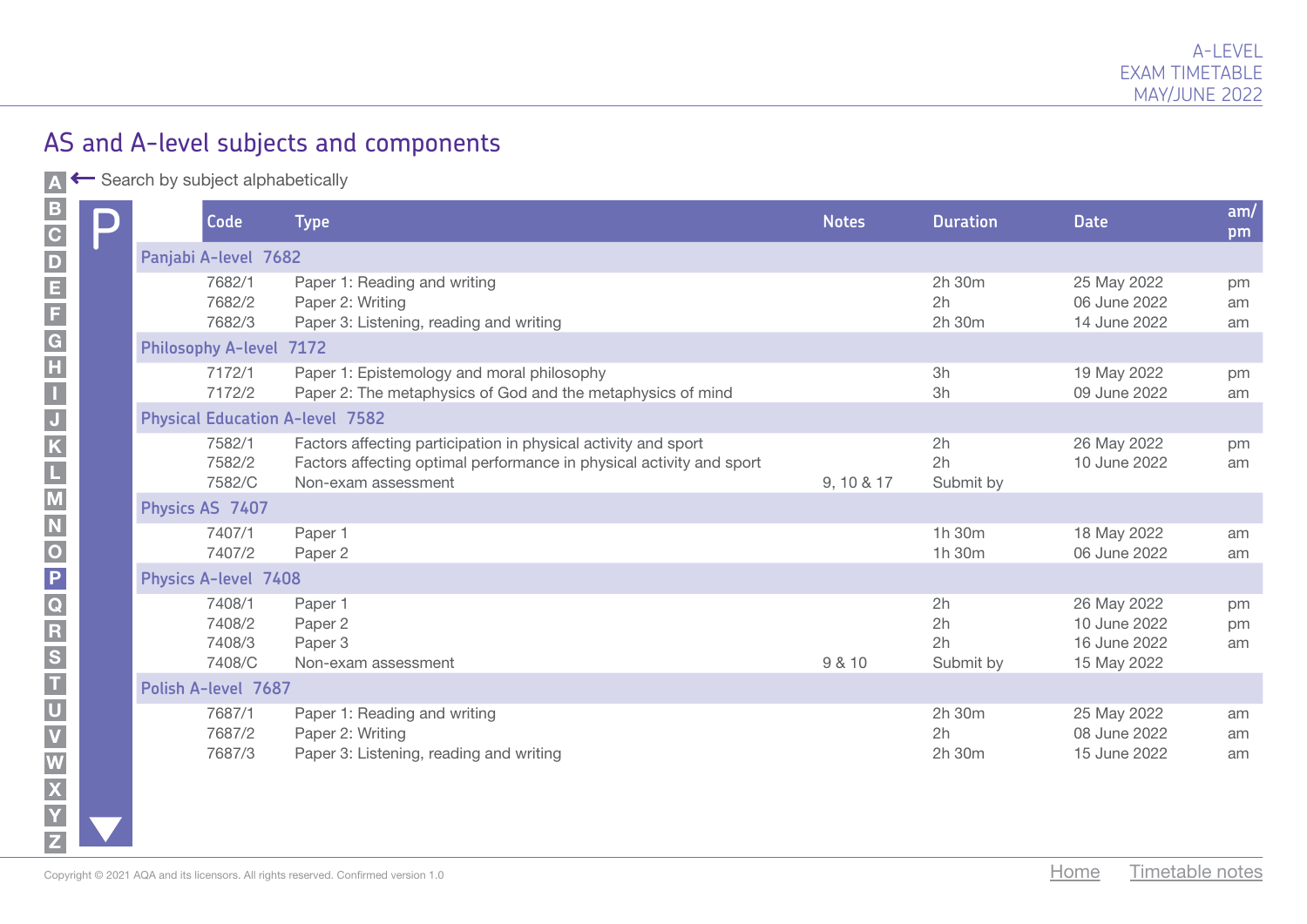A ← Search by subject alphabetically

| $\Box$ | Code                           | <b>Type</b>                                                                                                                                        | <b>Notes</b> | <b>Duration</b>  | <b>Date</b>                                 | am/<br>pm      |
|--------|--------------------------------|----------------------------------------------------------------------------------------------------------------------------------------------------|--------------|------------------|---------------------------------------------|----------------|
|        | <b>Politics A-level 7152</b>   |                                                                                                                                                    |              |                  |                                             |                |
|        | 7152/1<br>7152/2<br>7152/3     | Paper 1 - The Government and Politics of the UK<br>Paper 2 - Comparative Politics: Government and Politics of the USA<br>Paper 3 - Political Ideas |              | 2h<br>2h<br>2h   | 25 May 2022<br>09 June 2022<br>17 June 2022 | am<br>pm<br>am |
|        | Psychology AS 7181             |                                                                                                                                                    |              |                  |                                             |                |
|        | 7181/1<br>7181/2               | Introductory topics in Psychology<br>Psychology in context                                                                                         |              | 1h 30m<br>1h 30m | 16 May 2022<br>26 May 2022                  | pm<br>pm       |
|        | <b>Psychology A-level 7182</b> |                                                                                                                                                    |              |                  |                                             |                |
|        | 7182/1<br>7182/2<br>7182/3     | Introductory topics in Psychology<br>Psychology in context<br>Issues and options in Psychology                                                     |              | 2h<br>2h<br>2h   | 24 May 2022<br>08 June 2022<br>16 June 2022 | am<br>am<br>am |
|        |                                | Copyright © 2021 AQA and its licensors. All rights reserved. Confirmed version 1.0                                                                 |              |                  | Timetable notes<br>Home                     |                |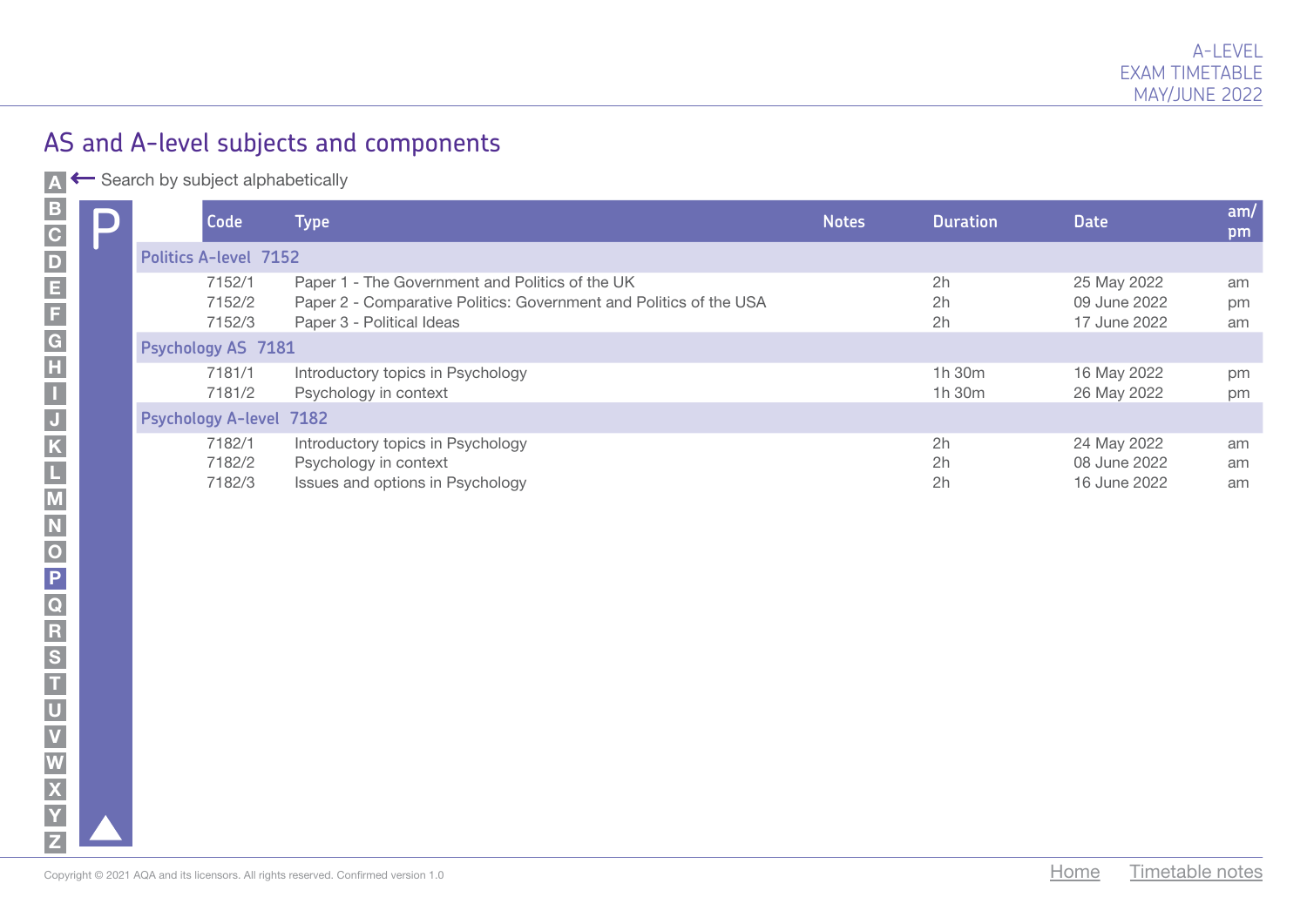A Gearch by subject alphabetically

| D<br>IN |                             | Code                             | <b>Type</b>                                                                                                                          |  | <b>Notes Duration</b> | <b>Date</b>  | am/<br>pm |
|---------|-----------------------------|----------------------------------|--------------------------------------------------------------------------------------------------------------------------------------|--|-----------------------|--------------|-----------|
|         |                             | <b>Religious Studies AS 7061</b> |                                                                                                                                      |  |                       |              |           |
|         | Either                      | 7061/1<br>7061/2A<br>7061/2B     | Philosophy of religion and ethics<br>Study of religion: Buddhism                                                                     |  | 2h                    | 20 May 2022  | am        |
|         | or<br>or<br><b>or</b><br>or | 7061/2C<br>7061/2D<br>7061/2E    | Study of religion: Christianity<br>Study of religion: Hinduism<br>Study of religion: Islam<br>Study of religion: Judaism             |  | 1h                    | 08 June 2022 | am        |
|         |                             |                                  | <b>Religious Studies A-level 7062</b>                                                                                                |  |                       |              |           |
|         | Either                      | 7062/1<br>7062/2A                | Philosophy of religion and ethics<br>Study of religion and dialogues: Buddhism                                                       |  | 3h                    | 09 June 2022 | am        |
|         | or<br>or<br>or              | 7062/2B<br>7062/2C<br>7062/2D    | Study of religion and dialogues: Christianity<br>Study of religion and dialogues: Hinduism<br>Study of religion and dialogues: Islam |  | 3h                    | 21 June 2022 | am        |
|         | or                          | 7062/2E                          | Study of religion and dialogues: Judaism                                                                                             |  |                       |              |           |
|         |                             |                                  |                                                                                                                                      |  |                       |              |           |
|         |                             |                                  |                                                                                                                                      |  |                       |              |           |
|         |                             |                                  |                                                                                                                                      |  |                       |              |           |
|         |                             |                                  |                                                                                                                                      |  |                       |              |           |
|         |                             |                                  |                                                                                                                                      |  |                       |              |           |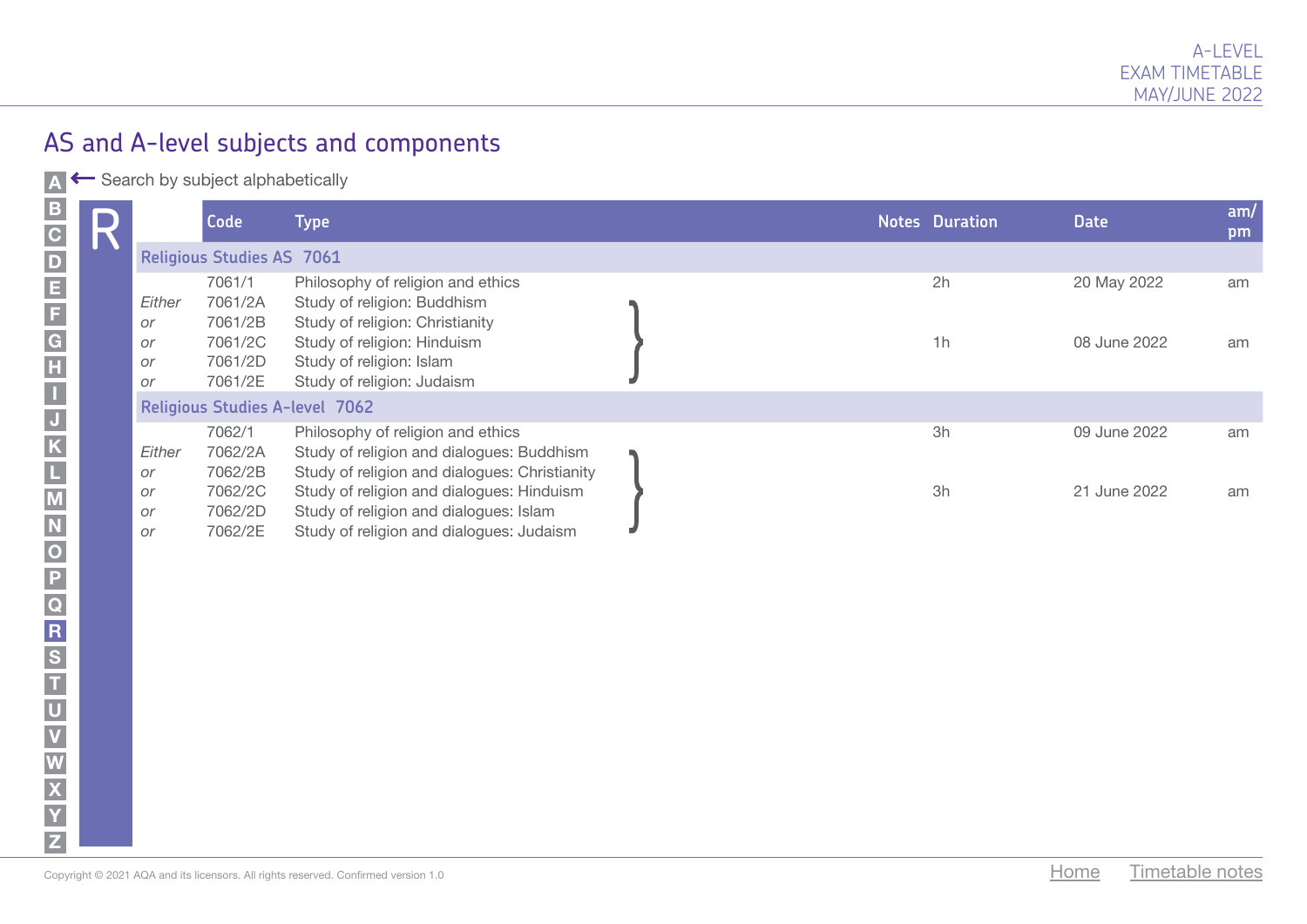A Gearch by subject alphabetically

| <b>Code</b>                            | Type                                                                                                                      | <b>Notes</b>           | <b>Duration</b>                            | <b>Date</b>                                                | am/<br>pm      |
|----------------------------------------|---------------------------------------------------------------------------------------------------------------------------|------------------------|--------------------------------------------|------------------------------------------------------------|----------------|
| Sociology AS 7191                      |                                                                                                                           |                        |                                            |                                                            |                |
| 7191/1<br>7191/2                       | Education with methods in context<br>Research methods and topics in Sociology                                             |                        | 1h 30m<br>1h 30m                           | 17 May 2022<br>27 May 2022                                 | am<br>pm       |
| <b>Sociology A-level 7192</b>          |                                                                                                                           |                        |                                            |                                                            |                |
| 7192/1<br>7192/2<br>7192/3             | Education with theory and methods<br><b>Topics in Sociology</b><br>Crime and deviance with theory and methods             |                        | 2h<br>2h<br>2h                             | 23 May 2022<br>07 June 2022<br>13 June 2022                | am<br>pm<br>am |
| Spanish AS 7691                        |                                                                                                                           |                        |                                            |                                                            |                |
| 7691/1<br>7691/2<br>7691/3T<br>7691/3V | Listening, reading and writing<br>Writing<br>Teacher conducted speaking test<br>Visiting examiner conducted speaking test | 7, 9 & 12<br>7, 9 & 12 | 1h 45m<br>1h 30m<br>Submit by<br>Submit by | 16 May 2022<br>26 May 2022<br>31 May 2022<br>31 May 2022   | am<br>am       |
| <b>Spanish A-level 7692</b>            |                                                                                                                           |                        |                                            |                                                            |                |
| 7692/1<br>7692/2<br>7692/3T<br>7692/3V | Listening, reading and writing<br>Writing<br>Teacher conducted speaking test<br>Visiting examiner conducted speaking test | 7, 9 & 12<br>7, 9 & 12 | 2h 30m<br>2h<br>Submit by<br>Submit by     | 07 June 2022<br>17 June 2022<br>31 May 2022<br>31 May 2022 | am<br>am       |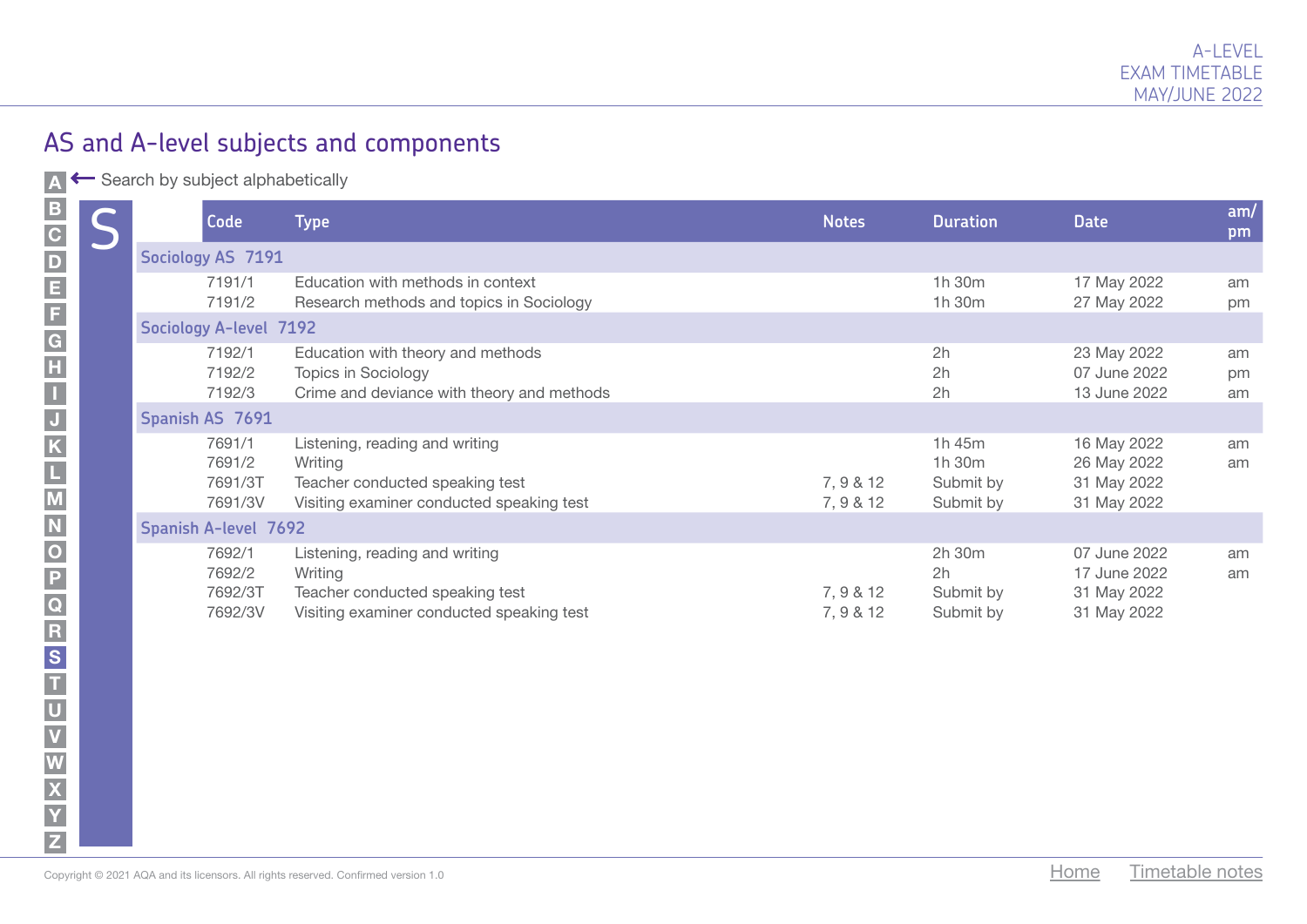# Applied General

|                                  | Code                                                         | <b>Type</b>                                                                                                                                                                                                                                                                                            | <b>Notes</b>                     | <b>Duration</b>                                                                                | <b>Date</b>                                                                                                             | am/<br>pm      |
|----------------------------------|--------------------------------------------------------------|--------------------------------------------------------------------------------------------------------------------------------------------------------------------------------------------------------------------------------------------------------------------------------------------------------|----------------------------------|------------------------------------------------------------------------------------------------|-------------------------------------------------------------------------------------------------------------------------|----------------|
|                                  | <b>Certificate in Applied Business 1831</b>                  |                                                                                                                                                                                                                                                                                                        |                                  |                                                                                                |                                                                                                                         |                |
|                                  | ABS1<br>ABS2<br>ABS3                                         | Unit 1 Financial planning analysis<br>Unit 2 Business dynamics<br>External Assignment: Entrepreneurial opportunities                                                                                                                                                                                   | 10<br>10                         | 1h 30m<br>Submit by<br>Submit by                                                               | 09 June 2022<br>15 May 2022<br>10 June 2022                                                                             | am             |
|                                  | <b>Extended Certificate in Applied Business 1832</b>         |                                                                                                                                                                                                                                                                                                        |                                  |                                                                                                |                                                                                                                         |                |
| Either<br><b>or</b><br><b>or</b> | ABS1<br>ABS2<br>ABS3<br>ABS4<br>ABS5<br>ABS6<br>ABS7<br>ABS8 | Unit 1 Financial planning analysis<br>Unit 2 Business dynamics<br>External Assignment: Entrepreneurial opportunities<br>Unit 4 Managing and leading people<br>Unit 5 Developing a business proposal<br>Unit 6 e-Business implementation<br>Unit 7 Managing an event<br>Unit 8 Marketing communications | 10<br>10<br>10<br>10<br>10<br>10 | 1h 30m<br>Submit by<br>Submit by<br>1h 30m<br>Submit by<br>Submit by<br>Submit by<br>Submit by | 09 June 2022<br>15 May 2022<br>10 June 2022<br>13 June 2022<br>15 May 2022<br>15 May 2022<br>15 May 2022<br>15 May 2022 | am<br>am       |
|                                  | <b>Certificate in Applied Science 1776</b>                   |                                                                                                                                                                                                                                                                                                        |                                  |                                                                                                |                                                                                                                         |                |
|                                  | ASC1<br>ASC <sub>2</sub><br>ASC <sub>3</sub>                 | Unit 1 Key concepts in science<br>Unit 2 Applied experimental techniques<br>Unit 3 Science in the modern world                                                                                                                                                                                         | 10<br>$\overline{7}$             | 1h 30m<br>Submit by<br>1h 30m                                                                  | 13 June 2022<br>15 May 2022<br>16 June 2022                                                                             | pm<br>am       |
|                                  | <b>Extended Certificate in Applied Science 1777</b>          |                                                                                                                                                                                                                                                                                                        |                                  |                                                                                                |                                                                                                                         |                |
|                                  | ASC1<br>ASC <sub>2</sub><br>ASC <sub>3</sub><br>ASC4         | Unit 1 Key concepts in science<br>Unit 2 Applied experimental techniques<br>Unit 3 Science in the modern world<br>Unit 4 The human body                                                                                                                                                                | 10                               | 1h 30m<br>Submit by<br>1h 30m<br>1h 30m                                                        | 13 June 2022<br>15 May 2022<br>16 June 2022<br>23 June 2022                                                             | pm<br>am<br>am |
| Either<br><b>or</b><br>or        | ASC <sub>5</sub><br>ASC6A<br>ASC6B<br>ASC6C                  | Unit 5 Investigating science<br>Unit 6a Microbiology<br>Unit 6b Medical physics<br>Unit 6c Organic chemistry                                                                                                                                                                                           | 10<br>10<br>10<br>10             | Submit by<br>Submit by<br>Submit by<br>Submit by                                               | 15 May 2022<br>15 May 2022<br>15 May 2022<br>15 May 2022                                                                |                |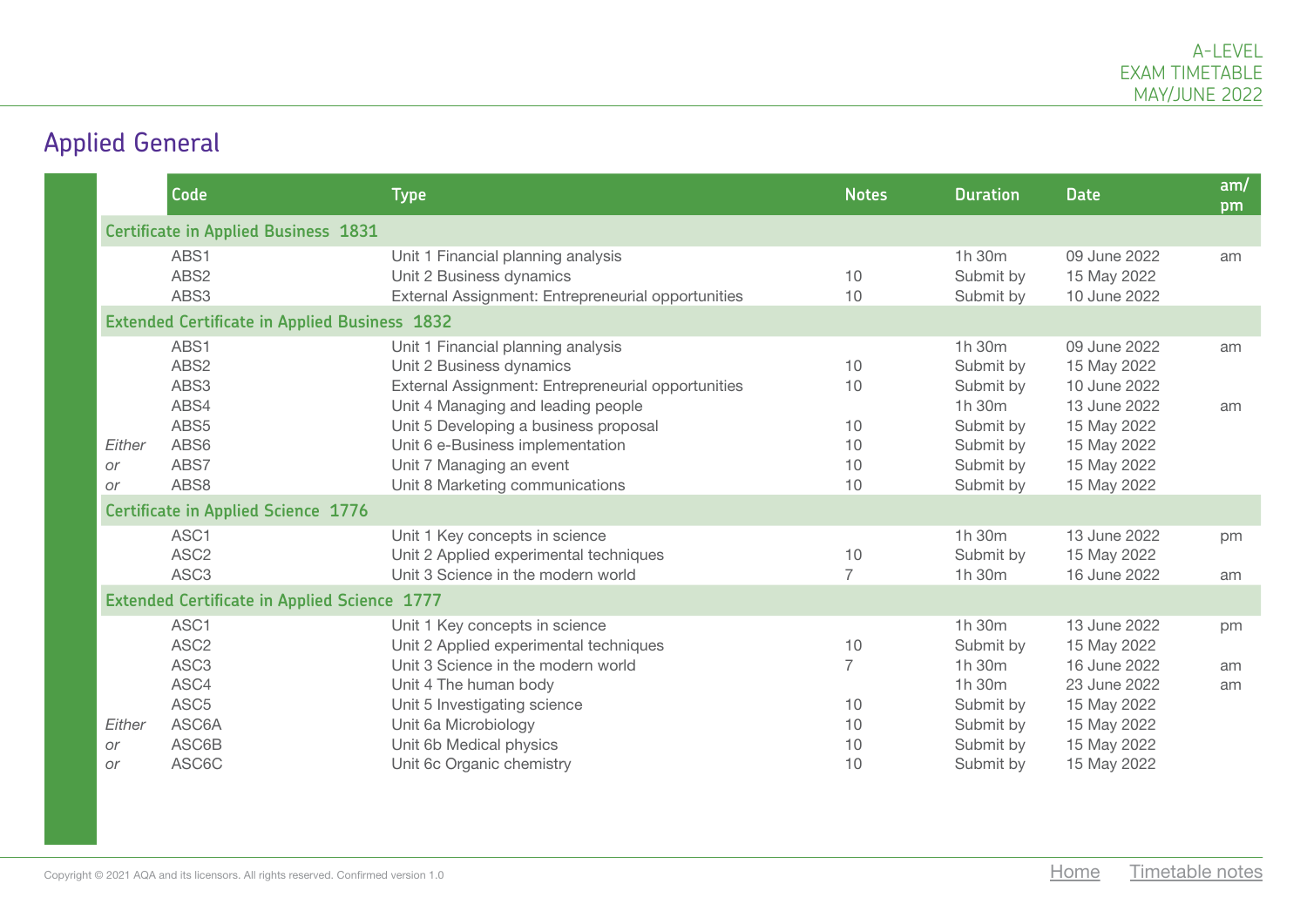#### Functional Skills

|  | Code                    | Type                                                                                                                         | <b>Notes</b> | <b>Duration</b>                | <b>Date</b>                               | am/<br>pm |
|--|-------------------------|------------------------------------------------------------------------------------------------------------------------------|--------------|--------------------------------|-------------------------------------------|-----------|
|  |                         | <b>Functional Skills English Level 1 8720</b>                                                                                |              |                                |                                           |           |
|  | 8720R<br>8720S<br>8720W | Paper 1: Reading Level 1<br>Controlled assessment: Speaking, listening and communicating Level 1<br>Paper 2: Writing Level 1 | 10           | 1h<br>Submit by<br>1h          | 19 May 2022<br>15 May 2022<br>19 May 2022 | am<br>pm  |
|  |                         | <b>Functional Skills English Level 2 8725</b>                                                                                |              |                                |                                           |           |
|  | 8725R<br>8725S<br>8725W | Paper 1: Reading Level 2<br>Controlled assessment: Speaking, listening and communicating Level 2<br>Paper 2: Writing Level 2 | 10           | 1h<br>Submit by<br>1h          | 19 May 2022<br>15 May 2022<br>19 May 2022 | am<br>pm  |
|  |                         | <b>Functional Skills Mathematics Level 1 8361</b>                                                                            |              |                                |                                           |           |
|  | 8361/1<br>8361/2        | Paper 1: Non-calculator<br>Paper 2: Calculator                                                                               |              | 30 <sub>m</sub><br>$1h$ 30 $m$ | 16 May 2022<br>16 May 2022                | am<br>pm  |
|  |                         | <b>Functional Skills Mathematics Level 2 8362</b>                                                                            |              |                                |                                           |           |
|  | 8362/1<br>8362/2        | Paper 1: Non-calculator<br>Paper 2: Calculator                                                                               |              | 30 <sub>m</sub><br>1h 30m      | 16 May 2022<br>16 May 2022                | am<br>pm  |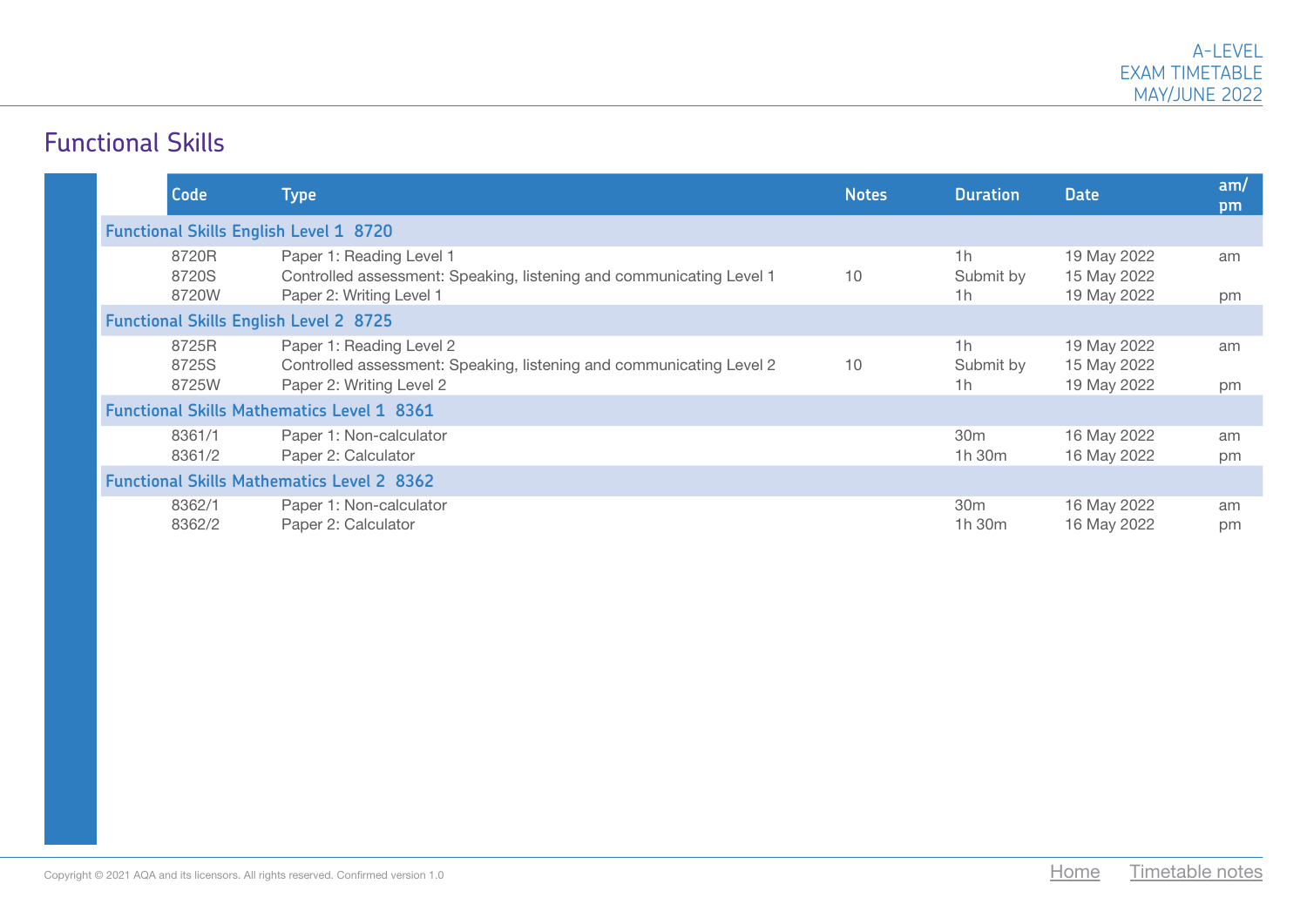#### Level 3 Certificates and Level 3 Extended Project

|                           | Code                                    | Type                                                                                                                          | <b>Notes</b>                         | <b>Duration</b>                      | <b>Date</b>                                                  | am/<br>pm            |
|---------------------------|-----------------------------------------|-------------------------------------------------------------------------------------------------------------------------------|--------------------------------------|--------------------------------------|--------------------------------------------------------------|----------------------|
|                           |                                         | Level 3 Certificate in Mathematical Studies 1350                                                                              |                                      |                                      |                                                              |                      |
| Either<br>or<br><b>or</b> | 1350/1<br>1350/2A<br>1350/2B<br>1350/2C | Paper 1<br>Option A (Statistical techniques)<br>Option B (Critical path and risk analysis)<br>Option C (Graphical techniques) | 7 & 16<br>7 & 16<br>7 & 16<br>7 & 16 | 1h 30m<br>1h 30m<br>1h 30m<br>1h 30m | 08 June 2022<br>14 June 2022<br>14 June 2022<br>14 June 2022 | pm<br>pm<br>pm<br>pm |
|                           |                                         | <b>Level 3 Extended Project Qualification 7993</b>                                                                            |                                      |                                      |                                                              |                      |
|                           | 7993                                    | <b>Extended Project</b>                                                                                                       | 10                                   | Submit by                            | 15 May 2022                                                  |                      |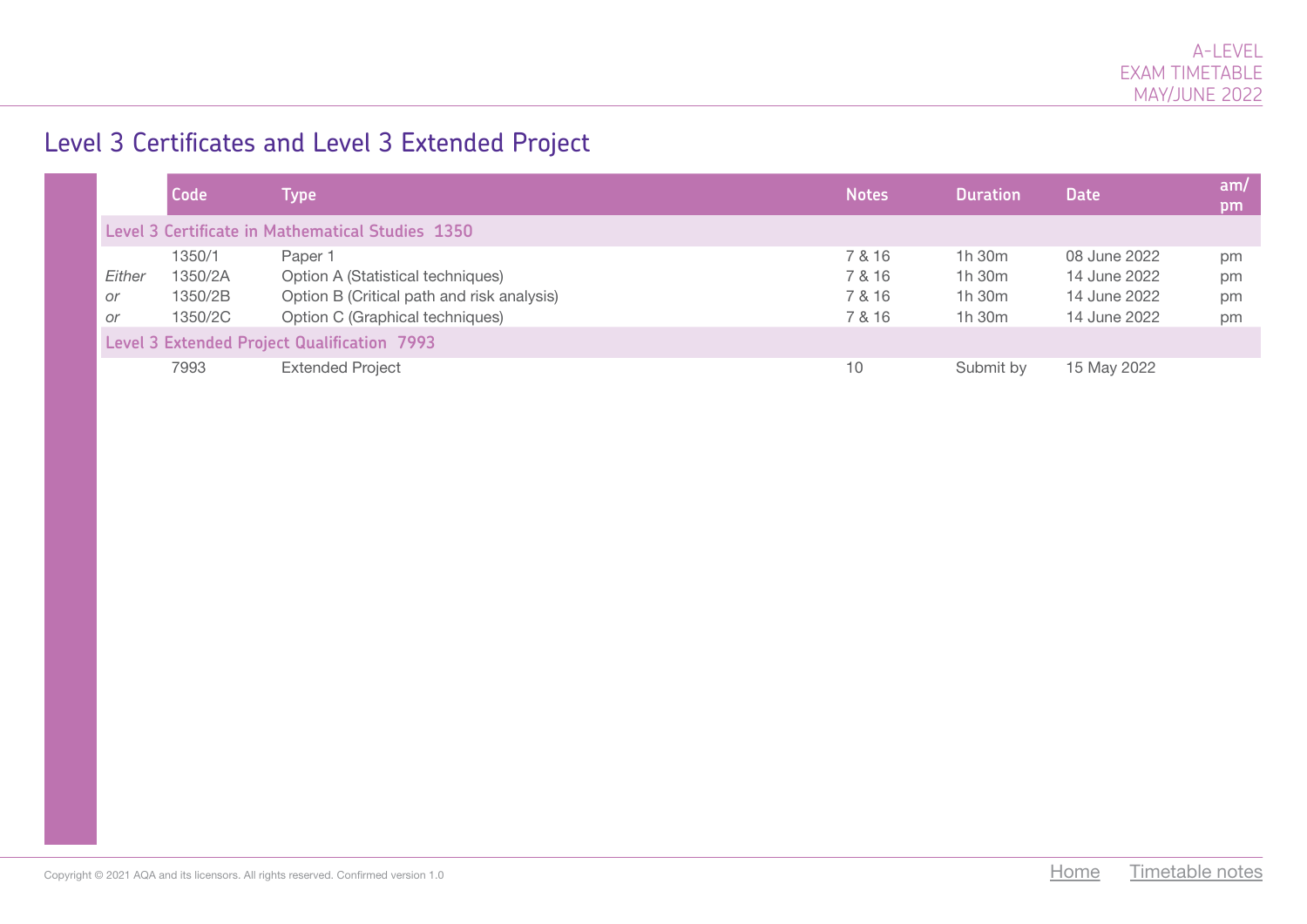# Week view: Monday 16 May – Friday 20 May

| <b>Morning</b>                                 |                                                                                                                                                                  |                                                 |                                                                  | <b>Date</b>                    | <b>Afternoon</b>                     |                                                                                                                                                          |                                         |                                                  |
|------------------------------------------------|------------------------------------------------------------------------------------------------------------------------------------------------------------------|-------------------------------------------------|------------------------------------------------------------------|--------------------------------|--------------------------------------|----------------------------------------------------------------------------------------------------------------------------------------------------------|-----------------------------------------|--------------------------------------------------|
| Code                                           | <b>Subject</b>                                                                                                                                                   |                                                 | <b>Duration</b>                                                  |                                | Code                                 | <b>Subject</b>                                                                                                                                           |                                         | <b>Duration</b>                                  |
| 7135/1<br>7701/1<br>7691/1<br>8361/1<br>8362/1 | Economics Paper 1<br>English Language Paper 1<br>Spanish Paper 1<br><b>Functional Skills Mathematics Level 1</b><br><b>Functional Skills Mathematics Level 2</b> | <b>AS</b><br>AS<br>AS<br><b>FS</b><br><b>FS</b> | 1h 30m<br>1h 30m<br>1h 45m<br>30 <sub>m</sub><br>30 <sub>m</sub> | <b>Monday</b><br><b>16 May</b> | 7366/1<br>7181/1<br>8361/2<br>8362/2 | <b>Further Mathematics Paper 1</b><br>Psychology Paper 1<br><b>Functional Skills Mathematics Level 1</b><br><b>Functional Skills Mathematics Level 2</b> | AS<br>AS<br><b>FS</b><br><b>FS</b>      | 1h 30m<br>1h 30m<br>1h 30m<br>1h 30m             |
| 7404/1<br>7661/1<br>7191/1                     | <b>Chemistry Paper 1</b><br>German Paper 1<br>Sociology Paper 1                                                                                                  | <b>AS</b><br>AS<br>AS                           | 1h 30m<br>1h 45m<br>1h 30m                                       | <b>Tuesday</b><br>$17$ May     | 7516/1A to<br>1E<br>7036/1           | Computer Science Paper 1<br>(options A to E)<br>Geography Paper 1                                                                                        | AS<br>AS                                | 1h 45m<br>1h 30m                                 |
| 7407/1                                         | Physics Paper 1                                                                                                                                                  | <b>AS</b>                                       | 1h 30m                                                           | Wednesday<br>18 May            | 7041/1A to<br>1L                     | History Paper 1 (options A to L)                                                                                                                         | AS                                      | 1h 30m                                           |
| 7711/1<br>7716/1A and<br>1B<br>8720R<br>8725R  | English Literature A Paper 1<br>English Literature B Paper 1<br>(options A and B)<br>Functional Skills English - Level 1<br>Functional Skills English - Level 2  | <b>AS</b><br>AS<br><b>FS</b><br><b>FS</b>       | 1h 30m<br>1h 30m<br>1 <sub>h</sub><br>1h                         | <b>Thursday</b><br>$19$ May    | 7356/1<br>7172/1<br>8720W<br>8725W   | <b>Mathematics Paper 1</b><br>Philosophy Paper 1<br>Functional Skills English - Level 1<br>Functional Skills English - Level 2                           | AS<br>A-level<br><b>FS</b><br><b>FS</b> | 1h 30m<br>3h<br>1 <sub>h</sub><br>1 <sub>h</sub> |
| 7131/1<br>7651/1<br>7061/1                     | <b>Business Paper 1</b><br>French Paper 1<br>Religious Studies Paper 1                                                                                           | <b>AS</b><br>AS<br>AS                           | 1h 30m<br>1h 45m<br>2h                                           | <b>Friday</b><br><b>20 May</b> | 7401/1                               | <b>Biology Paper 1</b>                                                                                                                                   | <b>AS</b>                               | 1h 30m                                           |

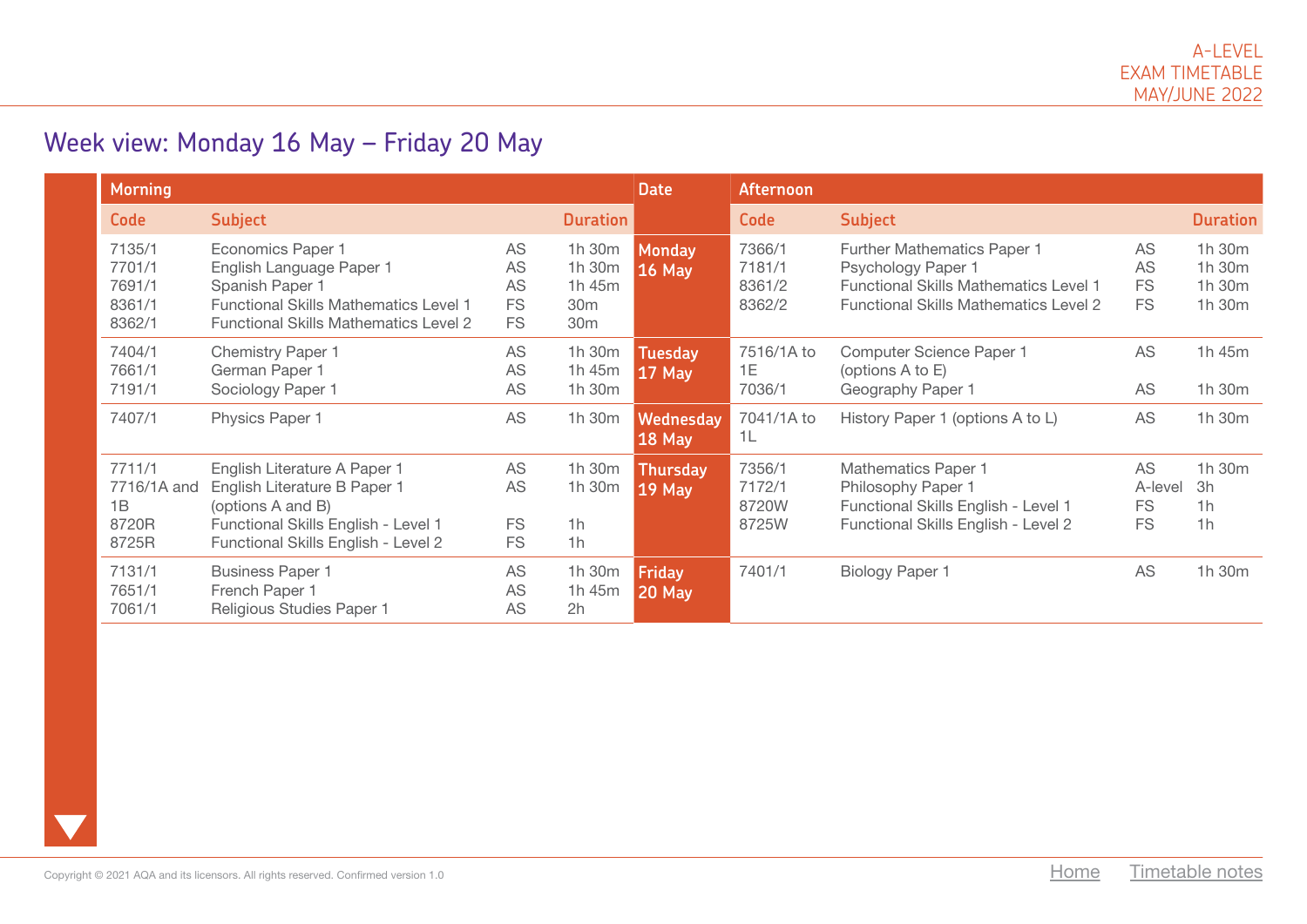# Week view: Monday 23 May – Friday 27 May

| <b>Morning</b>                       |                                                                                                    |                                              |                                  | <b>Date</b>                      | <b>Afternoon</b>                     |                                                                                                           |                                             |                            |
|--------------------------------------|----------------------------------------------------------------------------------------------------|----------------------------------------------|----------------------------------|----------------------------------|--------------------------------------|-----------------------------------------------------------------------------------------------------------|---------------------------------------------|----------------------------|
| <b>Code</b>                          | <b>Subject</b>                                                                                     |                                              | <b>Duration</b>                  |                                  | <b>Code</b>                          | <b>Subject</b>                                                                                            |                                             | <b>Duration</b>            |
| 7637/1<br>7192/1                     | Bengali Paper 1<br>Sociology Paper 1                                                               | A-level<br>A-level                           | 2h 30m<br>2h                     | <b>Monday</b><br><b>23 May</b>   | 7677/1<br>7136/1                     | <b>Biblical Hebrew Paper 1</b><br>Economics Paper 1                                                       | A-level 3h<br>A-level 2h                    |                            |
| 7237/W<br>7447/1<br>7182/1           | Dance<br><b>Environmental Science Paper 1</b><br>Psychology Paper 1                                | A-level<br>A-level                           | A-level 2h 30m<br>3h<br>2h       | <b>Tuesday</b><br><b>24 May</b>  |                                      |                                                                                                           |                                             |                            |
| 7702/1<br>7687/1<br>7152/1           | English Language Paper 1<br>Polish Paper 1<br>Politics Paper 1                                     | A-level<br>A-level<br>A-level                | 2h 30m<br>2h 30m<br>2h           | Wednesday<br><b>25 May</b>       | 7132/1<br>7367/1<br>7672/1<br>7682/1 | <b>Business Paper 1</b><br><b>Further Mathematics Paper 1</b><br>Modern Hebrew Paper 1<br>Panjabi Paper 1 | A-level 2h<br>A-level<br>A-level<br>A-level | 2h<br>2h 30m<br>2h 30m     |
| 7135/2<br>7042/1A to<br>1L           | Economics Paper 2<br>History Paper 1 (options A to L)                                              | <b>AS</b><br>A-level                         | 1h 30m<br>2h 30m                 | <b>Thursday</b><br><b>26 May</b> | 7701/2<br>7366/2D, 2M<br>and 2S      | English Language Paper 2<br>Further Mathematics Paper 2<br>(options D, M and S)                           | AS<br>AS                                    | 1h 30m<br>1h 30m           |
| 7691/2                               | Spanish Paper 2                                                                                    | <b>AS</b>                                    | 1h 30m                           |                                  | 7582/1<br>7408/1<br>7181/2           | <b>Physical Education Paper 1</b><br>Physics Paper 1<br>Psychology Paper 2                                | A-level 2h<br>A-level<br>AS                 | 2h<br>1h 30m               |
| 7516/2<br>7036/2<br>7037/1<br>7572/1 | <b>Computer Science Paper 2</b><br>Geography Paper 2<br>Geography Paper 1<br>Media Studies Paper 1 | <b>AS</b><br><b>AS</b><br>A-level<br>A-level | 1h 30m<br>1h 15m<br>2h 30m<br>2h | <b>Friday</b><br><b>27 May</b>   | 7404/2<br>7661/2<br>7191/2           | <b>Chemistry Paper 2</b><br>German Paper 2<br>Sociology Paper 2                                           | AS<br>AS<br>AS                              | 1h 30m<br>1h 30m<br>1h 30m |

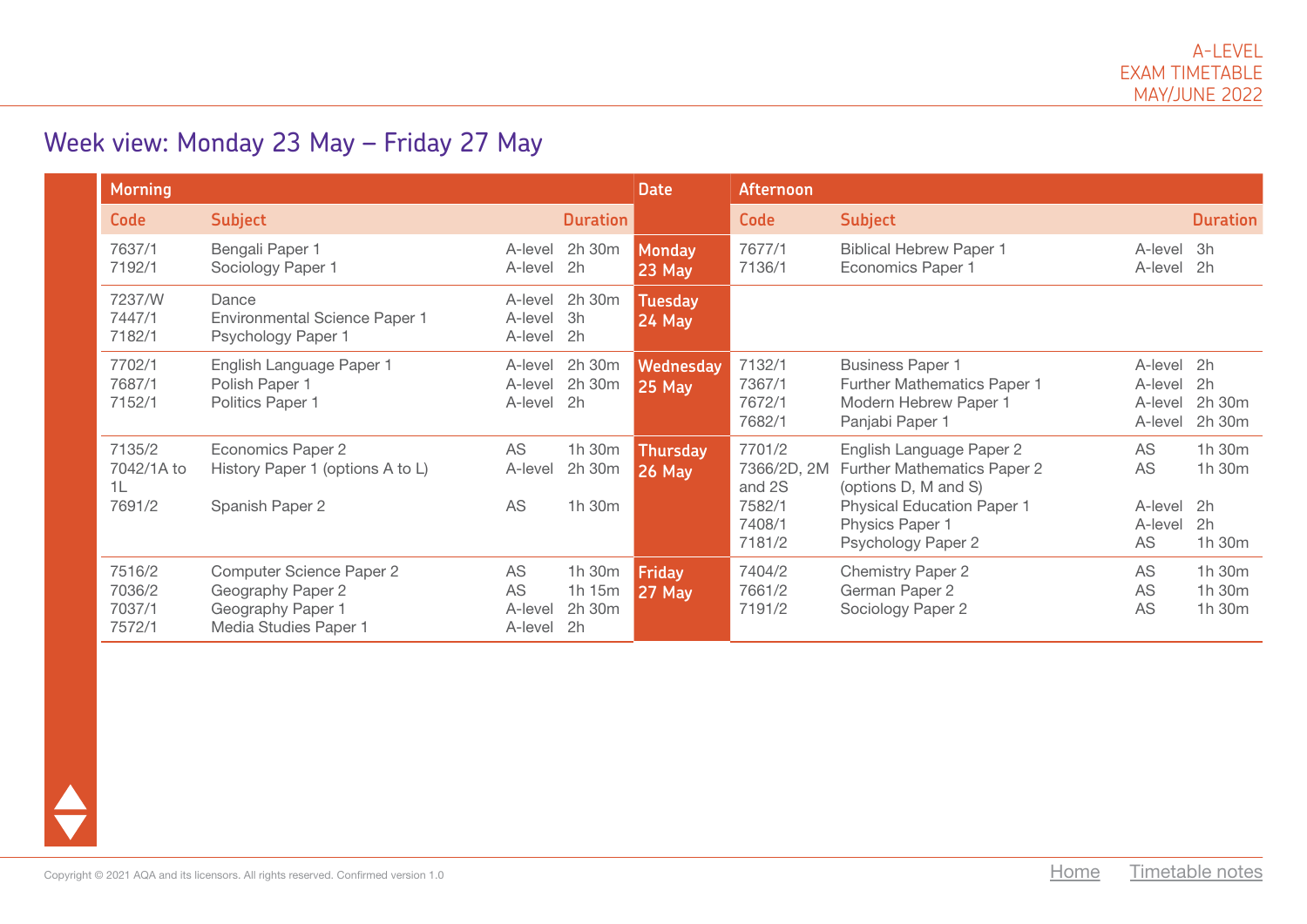## Week view: Monday 6 June – Friday 10 June

| <b>Morning</b><br><b>Date</b>                                                                      |                                                                                                                                                                                                                                                                                                   |                                                                       |                                                                  |                           | Afternoon                                                          |                                                                                                                                                                 |                                                                            |                                            |
|----------------------------------------------------------------------------------------------------|---------------------------------------------------------------------------------------------------------------------------------------------------------------------------------------------------------------------------------------------------------------------------------------------------|-----------------------------------------------------------------------|------------------------------------------------------------------|---------------------------|--------------------------------------------------------------------|-----------------------------------------------------------------------------------------------------------------------------------------------------------------|----------------------------------------------------------------------------|--------------------------------------------|
| Code                                                                                               | <b>Subject</b>                                                                                                                                                                                                                                                                                    |                                                                       | <b>Duration</b>                                                  |                           | <b>Code</b>                                                        | <b>Subject</b>                                                                                                                                                  |                                                                            | <b>Duration</b>                            |
| 7127/1<br>7041/2A to<br>2T                                                                         | <b>Accounting Paper 1</b><br>History Paper 2 (options A to T)                                                                                                                                                                                                                                     | A-level<br><b>AS</b>                                                  | 3h<br>1h 30m                                                     | <b>Monday</b><br>6 June   | 7136/2<br>7702/2                                                   | <b>Economics Paper 2</b><br>English Language Paper 2                                                                                                            | A-level 2h<br>A-level                                                      | 2h 30m                                     |
| 7162/1<br>7682/2<br>7407/2                                                                         | Law Paper 1<br>Panjabi Paper 2<br>Physics Paper 2                                                                                                                                                                                                                                                 | A-level<br>A-level<br><b>AS</b>                                       | 2h<br>2h<br>1h 30m                                               |                           |                                                                    |                                                                                                                                                                 |                                                                            |                                            |
| 7677/2<br>7131/2<br>7707/1<br>7712/1<br>7711/2<br>7717/1A and<br>1B<br>7716/2A and<br>2B<br>7692/1 | <b>Biblical Hebrew Paper 2</b><br><b>Business Paper 2</b><br>English Language and Literature Paper 1<br>English Literature A Paper 1<br>English Literature A Paper 2<br>English Literature B Paper 1<br>(options A and B)<br>English Literature B Paper 2<br>(options A and B)<br>Spanish Paper 1 | A-level<br>AS<br>A-level<br>A-level<br>AS<br>A-level<br>AS<br>A-level | 2h<br>1h 30m<br>3h<br>3h<br>1h 30m<br>2h 30m<br>1h 30m<br>2h 30m | <b>Tuesday</b><br>7 June  | 7357/1<br>7192/2                                                   | Mathematics Paper 1<br>Sociology Paper 2                                                                                                                        | A-level 2h<br>A-level                                                      | 2h                                         |
| 7651/2<br>7687/2<br>7182/2<br>7061/2A to<br>2E                                                     | French Paper 2<br>Polish Paper 2<br>Psychology Paper 2<br>Religious Studies Paper 2                                                                                                                                                                                                               | <b>AS</b><br>A-level<br>A-level<br>AS                                 | 1h 30m<br>2h<br>2h<br>1h                                         | Wednesday<br>8 June       | 7367/2<br>7037/2<br>1350/1<br>7356/2<br>7572/2                     | Further Mathematics Paper 2<br>Geography Paper 2<br>Level 3 Mathematical Studies Paper 1<br><b>Mathematics Paper 2</b><br>Media Studies Paper 2                 | A-level 2h<br>A-level<br>L3<br><b>AS</b><br>A-level 2h                     | 2h 30m<br>1h 30m<br>1h 30m                 |
| ABS1<br>7637/2<br>7132/2<br>7672/2<br>7172/2<br>7062/1                                             | <b>Applied Business 1</b><br>Bengali Paper 2<br><b>Business Paper 2</b><br>Modern Hebrew Paper 2<br>Philosophy Paper 2<br>Religious Studies Paper 1                                                                                                                                               | L <sub>3</sub><br>A-level<br>A-level<br>A-level<br>A-level<br>A-level | 1h 30m<br>2h<br>2h<br>2h<br>3h<br>3h                             | <b>Thursday</b><br>9 June | 7402/1<br>7401/2<br>7562/1<br>7552/1<br>7262/W<br>7662/1<br>7152/2 | <b>Biology Paper 1</b><br><b>Biology Paper 2</b><br>D&T: Fashion and Textiles<br>D&T: Product Design<br>Drama and Theatre<br>German Paper 1<br>Politics Paper 2 | A-level 2h<br>AS<br>A-level<br>A-level<br>A-level<br>A-level<br>A-level 2h | 1h 30m<br>2h 30m<br>2h 30m<br>3h<br>2h 30m |

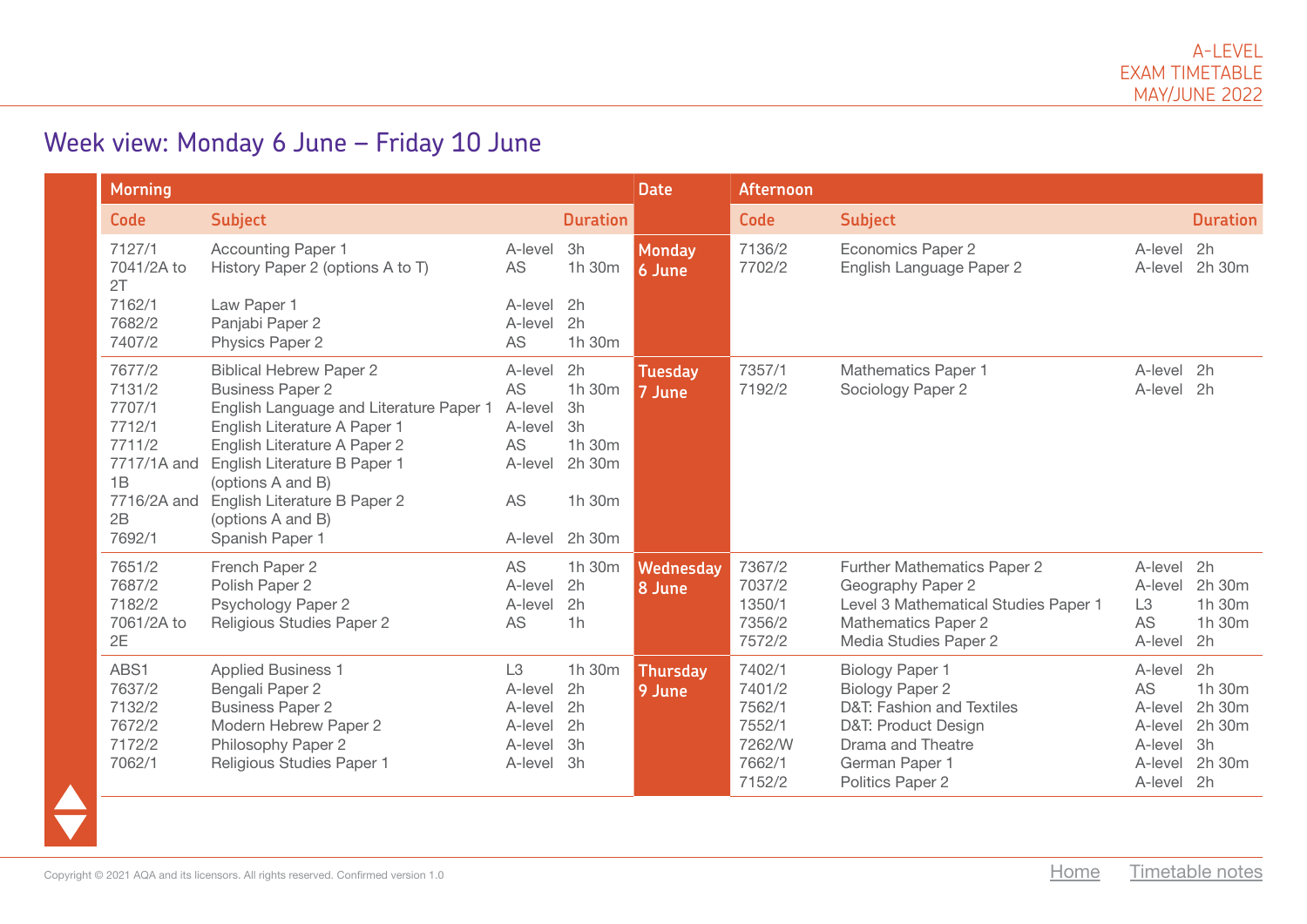## Week view: Monday 6 June – Friday 10 June

| <b>Morning</b>   | Date                              | <b>Afternoon</b>             |          |         |                  |                                                                |                          |                 |
|------------------|-----------------------------------|------------------------------|----------|---------|------------------|----------------------------------------------------------------|--------------------------|-----------------|
| Code             | <b>Subject</b>                    |                              | Duration |         | Code             | <b>Subject</b>                                                 |                          | <b>Duration</b> |
| 7042/2A to<br>2T | History Paper 2 (options A to T)  | A-level 2h 30m <b>Friday</b> |          | 10 June | 7447/2<br>7408/2 | <b>Environmental Science Paper 2</b><br><b>Physics Paper 2</b> | A-level 3h<br>A-level 2h |                 |
| 7582/2           | <b>Physical Education Paper 2</b> | A-level 2h                   |          |         |                  |                                                                |                          |                 |

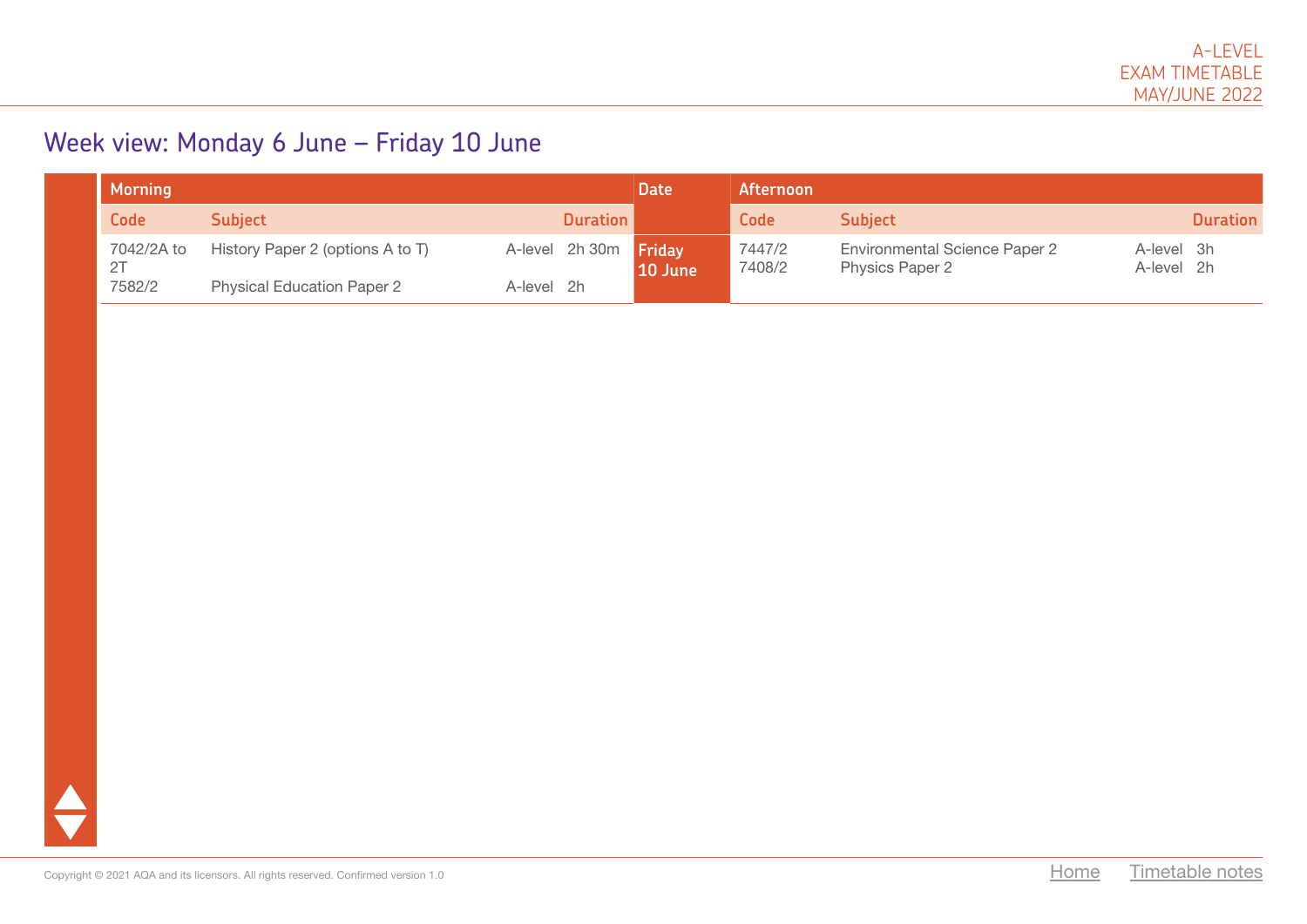## Week view: Monday 13 June – Friday 17 June

| <b>Morning</b>                                 |                                                                                              |                                                 | <b>Date</b>                  | <b>Afternoon</b>            |                                              |                                                                                                              |                                           |                  |
|------------------------------------------------|----------------------------------------------------------------------------------------------|-------------------------------------------------|------------------------------|-----------------------------|----------------------------------------------|--------------------------------------------------------------------------------------------------------------|-------------------------------------------|------------------|
| Code                                           | <b>Subject</b>                                                                               |                                                 | <b>Duration</b>              |                             | <b>Code</b>                                  | <b>Subject</b>                                                                                               |                                           | <b>Duration</b>  |
| ABS4<br>7405/1<br>7652/1<br>7192/3             | <b>Applied Business 4</b><br><b>Chemistry Paper 1</b><br>French Paper 1<br>Sociology Paper 3 | L <sub>3</sub><br>A-level<br>A-level<br>A-level | 1h 30m<br>2h<br>2h 30m<br>2h | <b>Monday</b><br>13 June    | ASC1<br>7517/1A to<br>1E<br>7136/3<br>7162/2 | <b>Applied Science 1</b><br>Computer Science Paper 1<br>(options A to E)<br>Economics Paper 3<br>Law Paper 2 | L3<br>A-level<br>A-level 2h<br>A-level 2h | 1h 30m<br>2h 30m |
| 7272/W<br>7682/3                               | Music<br>Panjabi Paper 3                                                                     | A-level<br>A-level                              | 2h 30m<br>2h 30m             | <b>Tuesday</b><br>14 June   | 1350/2A to<br>2C<br>7357/2                   | Level 3 Mathematical Studies Paper 2<br>(options A to C)<br><b>Mathematics Paper 2</b>                       | L3<br>A-level 2h                          | 1h 30m           |
| 7637/3<br>7687/3                               | Bengali Paper 3<br>Polish Paper 3                                                            | A-level<br>A-level                              | 2h 30m<br>2h 30m             | <b>Wednesday</b><br>15 June | 7677/3<br>7367/3D, 3M<br>and 3S              | <b>Biblical Hebrew Paper 3</b><br><b>Further Mathematics</b>                                                 | A-level 2h<br>A-level 2h                  |                  |
| ASC <sub>3</sub><br>7672/3<br>7408/3<br>7182/3 | <b>Applied Science 3</b><br>Modern Hebrew Paper 3<br>Physics Paper 3<br>Psychology Paper 3   | L <sub>3</sub><br>A-level<br>A-level<br>A-level | 1h 30m<br>2h 30m<br>2h<br>2h | <b>Thursday</b><br>16 June  | 7127/2<br>7132/3                             | <b>Accounting Paper 2</b><br><b>Business Paper 3</b>                                                         | A-level 3h<br>A-level                     | 2h               |
| 7402/2<br>7152/3<br>7692/2                     | <b>Biology Paper 2</b><br>Politics Paper 3<br>Spanish Paper 2                                | A-level<br>A-level<br>A-level                   | 2h<br>2h<br>2h               | <b>Friday</b><br>17 June    |                                              |                                                                                                              |                                           |                  |